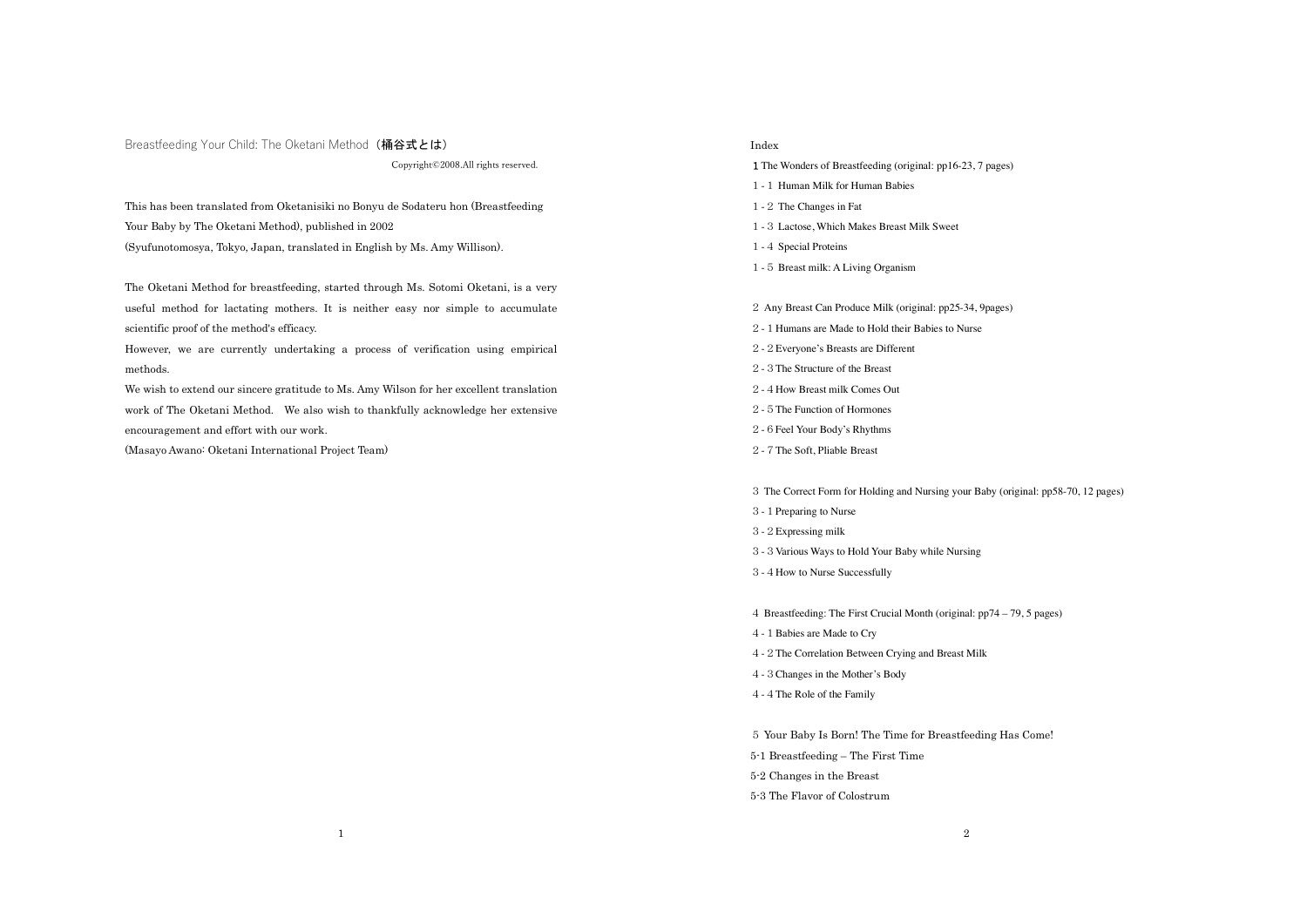5-4 The Physiology of the Newborn 5-5 Problems During the First Week

5-6 When Problems with Your Nipples Make Nursing Difficult

6 A Monthly Guide for your Baby's Growth and Starting on Solid Foods (original: pp136-147, 11 pages) 6-1 The First Two Months

6-2 The Third Month

6-3 Three to Six Months

6-4 Six Months to One Year

6-5 One Year to Two Years

7 For Those Who Feel They Are Not Producing Enough Milk (分泌不足感) (original: pp83-93, 10 pages) 7-1 A Seeming Lack of Breast Milk

7-2 Amounts of Breast Milk

7-3 Evidence Indication You are Producing Sufficient Breast Milk

7-4 How to Produce Large Quantities of Delicious Breast Milk

7-5 For Those With a True Lack of Breast Milk

7-6 Returning to Nursing

7-7 For Babies with 'Tongue-Tied Syndrome'

8 When to Wean Your Baby (original: pp164-166, 2 pages)

The Wonders of Breastfeeding (original: pp16-23, 7 pages)

1 - 1 Human Milk for Human Babies

As is indicated by the word 'mammal', mammals are unique in that they raise their children on the breast milk of their mothers. In nature, the elephant's baby receives the breast milk of its elephant mother, the lion baby that of its lion mother. This is necessary in order for the baby to receive the necessary nutrients to become an elephant or lion, respectively. In the same manner, human babies should be fed with the breast milk of their mothers, but in recent Japan, roughly two-thirds of newborn babies are fed with formula made from cow's milk. Could it be that there is something with the human mothers' breasts that make milk production difficult? No, that is not possible; until very recently, the human species developed without any problems into what it is today by feeding human babies breast milk, all without any problems.

Human breast milk is made to be the optimal nutritional sources for human babies, but even more, for each individual child, the breast milk of its mother is best. For example, mothers of premature babies produce milk that will enable their babies to grow and become healthy more quickly, and mothers who have been infected with a virus will secrete antibodies in their breast milk, which will serve to protect the baby. In reverse, the same thing happens if the baby becomes ill. By nursing the baby frequently, the germs will be transferred to the mother, where antibodies will be produced and be once again transferred to the child. Thus, even though the mother is not aware of it, she is changing her milk everyday in order to meet the needs of her child. The formula of each maker is all the same, both in flavor and in nutritional content, but breast milk, just like people, is different from person to person, and is the most perfect substance for the baby it is being produced for and there is nothing else exactly like it.

One can see the day to day changes in the breast milk by noticing the change from the colostrum, to the transitional milk to the mature milk. In the beginning, the yellowish creamy milk slowly turns white, and then almost blue as it turns into the very watery MATURE MILK. Just as the color changes, the nutritional content also changes. In the colostrum, there is a great deal of antibodies to protect newborn babies from the vast number of viruses. The amount calories in this milk is also very high, so that is will provide enough nutrition for newborns even though they can drink very little, as well as being a bit salty in order to purge the meconium as quickly as possible to prevent iaundice.

If you pump the breast, the milk that is produced arrears weaker that formula. This is because breast milk is approximately 90% water. Of the remaining 10%, one can find fat, protein, lactose and other nutrients. In other mammals, for instance, the seal, milk is over 50% fat, and has the consistency of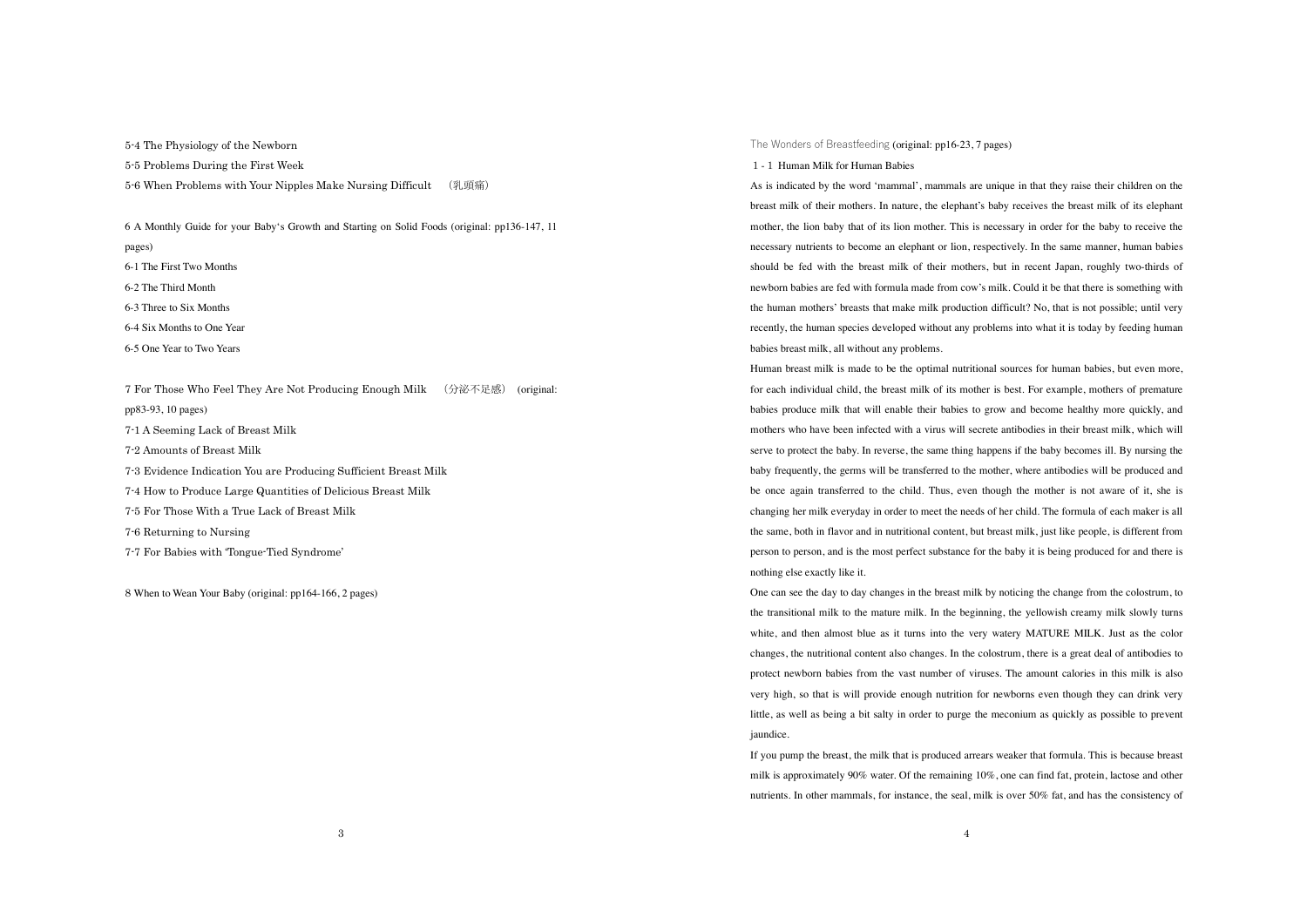butter. This is in order for these newborns to develop layers of fat as quickly as possible in order to stay alive in their cold habitat. In addition, the difference in the makeup of the milk also leads to a difference in the way it is fed. Seals and whales are fed breast milk very high in fat, and even though they are only nursed 2 to 3 times a day, they grow very quickly. Monkeys and humans, on the other hand, whose breast milk is comparatively low in fat, babies must be fed more often and for a longer period of time. Thus, each animal produces the kind of breast milk necessary for its species to survive... But what is it that is most necessary for humans?

The human brain is a very uniquely developed organ. Thus, human breast milk has evolved to provide the necessary nutrients to allow the brain to develop most effectively.

#### 1 - 2 The Changes in Fat

The most actively changing ingredient in human breast milk is fat. Both the amount and the make-up of the fat changes in relation to the development of the baby drinking, and it even changes during the day, with the highest levels of fat found in morning milk and lower levels during the evening. It even changes during a single nursing session - the amount of fat increases towards the end of the nursing. Finally, the factor that most greatly affects the levels of fat in the mother's milk is the mother's diet itself (see p101, 'Mother's Diet during Nursing').

The essential fatty acids found which make up part of the fat in breast milk are necessary for the proper development of the nervous system. In addition, breast milk contains high level of cholesterol. While this is considered to be a problem for adults, it is said to be necessary for babies who are maturing extremely rapidly. These things provide the necessary ingredients for the development of the brain and nervous system, as well as providing energy, but they are also hard to digest. Thus, breast milk also contains 'lipase', an enzyme that promotes the digestion of fat, thus making the breakdown of fat in the intestines of the baby easier. These essential fatty acids, cholesterol, and lpase are all abundant in the human mother's breast milk, but are almost nonexistent in cow's milk.

#### 1 - 3 Lactose, Which Makes Breast Milk Sweet

Let's compare the taste of breast milk and cow's milk...Breast milk tastes just slightly sweet and delicious. Human breast milk contains 1.5 times the amount of lactose as cow's milk, which is more than of animals other than cows. Lactose can only be produced naturally be the mammary glands, and is the 'sugar of the breast', which provides the baby not only energy, but is also another essential nutrient for the proper development of the brain and nervous systems. In addition, lactose facilitates the absorption of calcium contained in breast milk, thus providing the necessary amounts for the rapidly growing baby's bones and teeth.

Besides lactose, breast milk also contains Oligo saccharin, which along with lactose promote the development of Bacillus Bifidus in the intestines, which reduce the breeding rates of harmful bacteria which cause diarrhea. This is the cause of the unique smell of bowel movements of babies who are breastfed. Finally, lactose has the unique property of breaking down at a steady rate, thus preventing a sudden increase in the amounts of sugar in the baby's bloodstream, thus even if a baby were to drink large amounts of breast milk, no harm could be caused.

#### 1 - 4 Special Proteins

The lactation from both breast milk and cows milk is made up of two types of protein – casein and whey protein. In the baby's stomach, the casein mixes with the stomach acids to form 'curd', a semi-solid substance similar to tofu. In comparison with the curd produced by breast milk, which is soft and easily digested, curd produced from milk is larger and harder and thus is more difficult to digest. Thus babies who drink milk requires more time to fully digest it.

 The other protein, whey protein, is made up of amino acids and various other substances, which help to protect the baby from disease. One of these amino acids is taurine, which is crucial for the formation of the brain cells and retina. Another, lactoferrin, protects infants from various diseases. For example, the colitis germs which cause diarrhea in infants try to use the protein in breast milk for nourishment to increase, but lactoferrin latches on to these proteins more quickly, thus decreasing the rate of reproduction of the germs.

 In addition, breast milk is similar in make-up to blood. There are white blood cells and lymph cells in breast milk just as in blood, both of which also serve to protect the baby against disease. Secretory immunoglobulin IgA (SIgA) works directly on the mucous membranes of the infant's intestines, bronchial tubes, mouth, nose and ears to prevent invasion of various viruses, allergens, and bacteria, thus babies who are raised on breast milk show fewer incidents of bronchitis, tympanites (ear infection), and intestinal catarrh. SIgA is particularly abundant in the colostrum, at levels equal to twenty times that found in adult blood serum, thus breastfeeding a newborn is like giving your child pain-free immunization shots. These substances are not only present in the colostrum, but continue to be secreted in breast milk throughout the time the child is nursing, though in less concentrated amounts, so it is said that children who nurse are strong and healthy. These substances are either nonexistent or are present only at very small levels in cow's milk, and thus are produced and added artificially, but cannot reproduce exactly the naturally produced human mother's milk.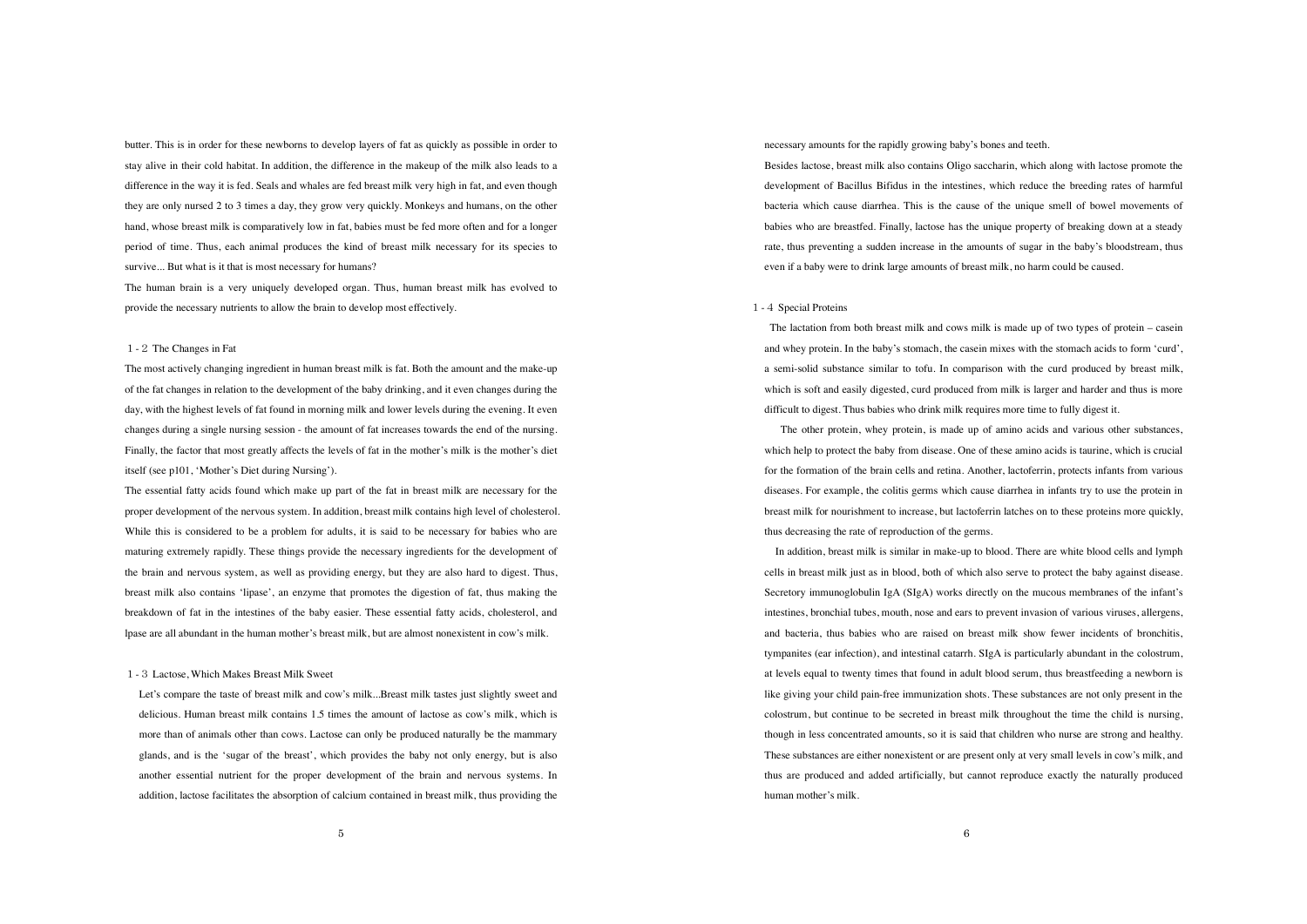#### 1 - 5 Breast milk: A Living Organism

Finally, vitamins and minerals are found in breast milk, and always at levels that are necessary and digestible for the child, so there is never an insufficiency or overabundance of these nutrients. If one compares the levels of vitamins and iron in breast milk and formula, one may feel unsure that the small levels in breast milk will be sufficient for one's child. But it is not a case of the levels being too low – it is just the amount that can be absorbed effectively by the infant. It is not a case of 'the more, the better', in fact, if overabundant, these nutrients can be a burden on the baby's intestines and kidneys.

 It is obvious that breast milk is not only the best food for an infant, but that it also protects the baby from disease. In addition, when compared to the formula-fed infant, we now know that breast milk enables a sick child to recover more quickly, it is less likely to cause Sudden Infant Death Syndrome (SIDS) (the number of formula fed infants dying from SIDS is 4 times that of breastfed infants), it is more difficult to become overweight, the development of the jaw and teeth is better, there are fewer incidences of heart conditions and cancer as adults, etc. But not only from a stand point of physical health, but also from a standpoint of mental health, there are various merits such as emotionally stability, that can be pointed out in children who are breastfed .

 For the brain and emotional development which is so crucial for the human infant, the use of the cleverly designed breastfeeding system provides the base for the child to live as a human being. The mother's milk is greatly effected by the mother herself. Climate, physical well-being, diet, sleeping patterns, daily life, and other numerous factors all effect one another and finally the nutrients and flavor of the breast milk change on a minute-to-minute basis. Breast milk is a living substance. It stimulates the baby as it makes the mind and body of the child.

 The advantages of breast milk are not only for the baby, but for the mother as well. The hormone used in the production and expulsion of milk from the breast promotes the rapid recovery of the uterus, and at the same time, relaxes the mother and creates the mothering instinct which causes women to feel affection towards their child. This helps the mother gain confidence and feel satisfaction in her child-raising methods. In addition, the increased production of these hormones also raises the immunity levels of the mother, and helps her to feel healthy and happy. Furthermore, breastfeeding serves as a sort of natural diet, and the condition of their skin will improves, thus the reason that so many people say that breastfeeding mothers look beautiful.

 In addition, one should not overlook the fact that breastfeeding for a long period of time can help protect the mother from various diseases. Breast cancer, cancer of the uterus and ovaries are effected by genetics, environment, nutritional habits, and number of pregnancies, but it is said that women who breastfeed for long periods of time have fewer chances of contracting these forms of cancer. Some people worry that breastfeeding too long can result in weakening of the bones, but research results show that it actually leads to lower percentages of broken bones and osteoperosis. Thus, it can be said that breastfeeding is a very important factor in women's health.

 There are also social advantages to breastfeeding. The fact that both mothers and their babies are healthier when breastfeeding is not only advantageous to individual household budgets, but also to the national health budget as well. While the production of formula requires precious resources and energy, there are no wasteful by-products to breastfeeding and no pollution of the environment, thus breastfeeding is good for the planet as well. Even though it is said that the research into formula has resulted in it becoming much more similar to breast milk, there are limits to man-made substances. Only a mother's breast can make such a wonderful substance as breast milk.

# 2 Any Breast Can Produce Milk (original: pp25-34, 9pages)

## 2 - 1 Humans are Made to Hold their Babies to Nurse

 One woman once said, 'It's so hard to believe that my tiny breasts created this big and strong body my son has!' Another mother said, 'After breastfeeding, I finally understand why I have two breasts!' Raising child in the uterus through the placenta, then enabling it to grow even further after birth through the production of milk by the breasts... women's bodies are very cleverly made!

 Compared to other animals, most of which have nipples on their stomach, the human breast is both comparatively large and located high on the chest. It is said that this is because humans stand and face each other in order to communicate, or that this is so that the baby is at just the right height to focus on the mother's face. One thing is sure, though - compared to other animals who can move themselves to their mother's breast to feed right after birth, babies cannot walk at birth, and thus must be held in order to feed. Until the human baby is ready to walk at about one year or more, the mother has held the baby upwards of 3000-4000 times. Holding one's baby to breastfeed it is one of the most fundamental building blocks of the 'Basic Trust Relationship' that a human needs to live. In being held, a baby feels 'I am being protected and loved', 'the world is a place that I can trust' in his whole body. The breast is a very important organ, attaching the hearts of the mother and her child.

But just what exactly are the breasts made up of?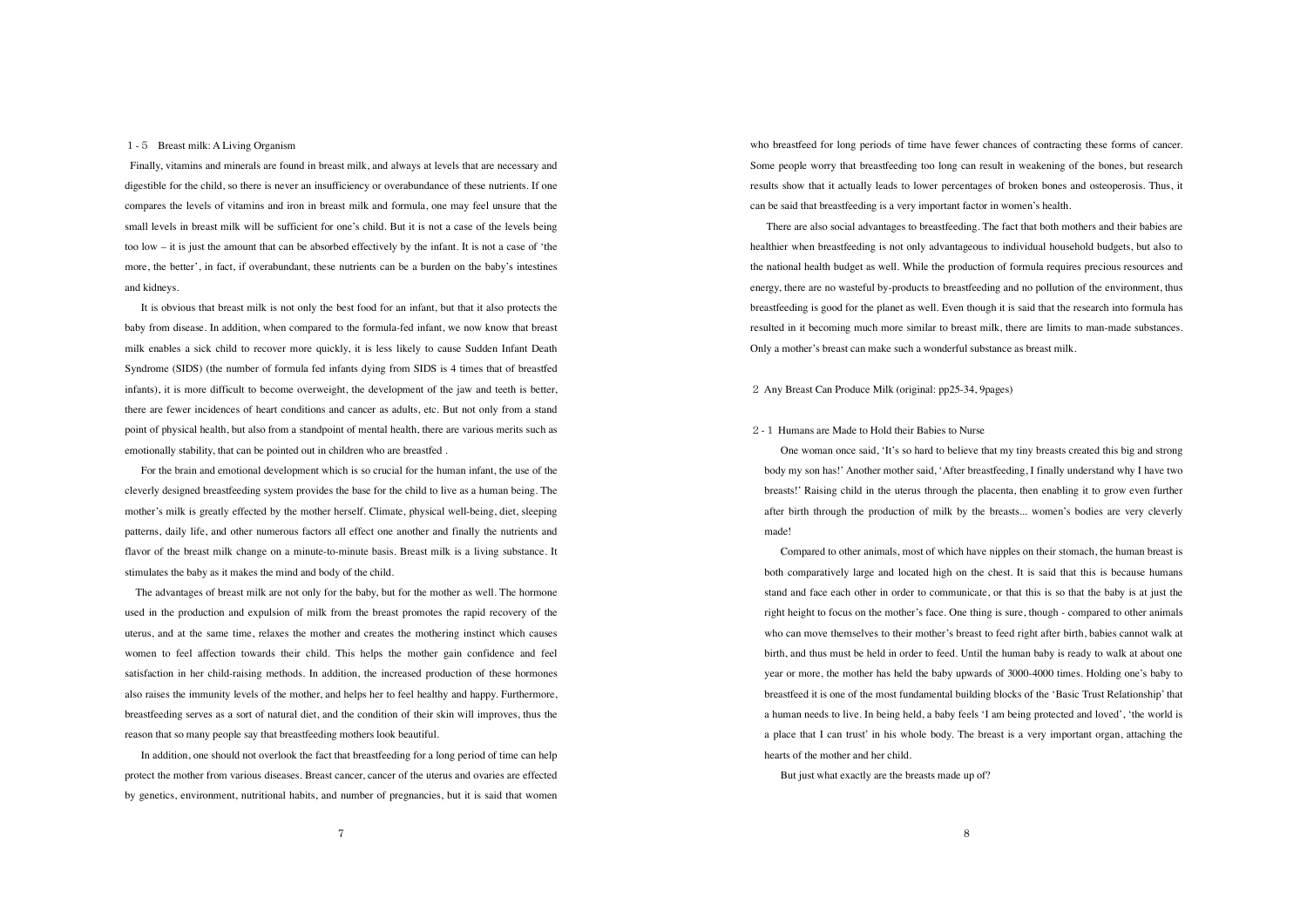#### 2 - 2 Everyone's Breasts are Different

 Both the size and shape of everyone's breasts is different. Even the size and shape between one person's two breast can vary dramatically. The size of the breast is determined by the amount of fat stored up in the breast . This fat acts as a cushion around the mammary glands and ducts which produce milk in the breast. As breast milk is produced in the mammary glands, there is no relationship between the size of the breast and the amount of milk produced. Thus, there is no need to worry that having small breasts will result in a lack of breast milk, or that large breasts are 'all show and no power.'

 Besides the two breast that all women have on their chests, some women also have small breast on their chest close to the armpit or in the armpit area, called 'accessory or supernumerary breasts. After birth, when the breast become engorged, it has been known for these accessory breasts to leak breast milk, but if they are iced, they will dry up naturally and shrink in size.

 Also, the size, shape and color of the nipple and areola is, like the human face, different from person to person. Whether the nipple is large or small, flat or 'pushed in', whether the areola is wide or narrow, pink or black, whatever the size or shape, a mother can produce breast milk and nurse her child.

We at Oketani call the half-sphere of the breast the 'mammary body'. In roughly the middle of this body, we can find the areola and nipple. On the areola are small, white bumps, called 'Montgomery Glands', which are secretory glands producing a substance to lubricate the breast and prevent it from drying out and hardening after frequent feedings. Also, between the nipple and areola is what we call the nipple neck and areola around, which extends in length when the baby feed, enabling the nipple to reach deep into the baby's mouth. If this doesn't lengthen properly, the nipples can become chapped and cracked. Both the nipple and areola are darker than the rest of the breast. It is said that this is to enable the newborn to find the breast more easily, and the color gradually fades back to its original pinkish color approximately two months after childbirth.

# 2 - 3 The Structure of the Breast

 The breasts are on top of the greater pectoral muscle which covers the rib cage. The structure of the inside of the breast is much like that of a cauliflower, Imagine the heads of each stalk as the mammary glands Each gland is like a tiny balloon, with a net-like mesh of blood capillaries and myoepithelial cells, which expand and contract, covering the surface of each balloon. Between ten and a hundred of these balloons-like glands are gathered together on one stalk, and

there are about fifteen to twenty of these stalks in each breast. Each of the ducts leading from each gland and carrying the milk is called the mammary duct, and looks much like the stalk of the cauliflower. The mammary ducts become larger at one point near the nipple, an area called the 'lactiferous sinus', which controls the flow of the milk to the tip of the nipple, where it is secreted. Some people may see small spots on their nipples, but generally, as the milk ducts are very small, they are impossible to see with the naked eye. Most people have about ten ducts on each nipple, although some have as many as twenty.

 Most baby bottle nipples have just one hole, easily visible to the naked eye, a quite simple structure, which is quite different from the mother's breast. The mother's breast is quite structurally complex and delicate. The baby adapts to these differences when it drinks, therefore the way a baby nurses is quite different from the way it feeds from a bottle. When both nursed and fed with a bottle, some babies become confused and try to drink from the breast in the same way as a bottle, which can lead to misshapen or crushed nipples, or nursing too high on the nipple, which can injure it

 In this manner, breast milk which is produced in the mammary glands flows through many tiny ducts to join together, eventually pouring like a shower into the baby's mouth.

### 2 - 4 How Breast milk Comes Out

 A female's breast are preparing for their future in nursing from a time a girl enters puberty (see figure above). Upon entering puberty, the secretion of hormones rises, the mammary glands begin to develop, and the breasts begin to swell in size. During pregnancy, the secretion of hormones increases again, causing further development of the mammary glands and swelling of the breasts. During this time, both hormones to promote the development of the breast and those to promote the production of milk are being secreted from the brain, but at the same time, the placenta is secreting a hormone to tell the body 'I don't need milk yet,' so milk is not secreted from the breasts. When the placenta leaves the body at birth, the hormone preventing the secretion of milk leaves with it, and milk production begins in earnest.

 In this way, from the time a woman becomes pregnant, her breasts are preparing for nursing, and it is just a matter of 'flipping the switch' after birth. The newborn baby's latching onto and sucking the nipples as what acts as this switch. The lips and tongue of the baby stimulate the nipple, and when this stimulation goes through the spinal cord and reached the brain, the hormone prolactin is secreted from the anterior pituitary gland in the brain. Due to the secretion of prolactin, the capillaries surrounding the mammary glands become engorged with blood, and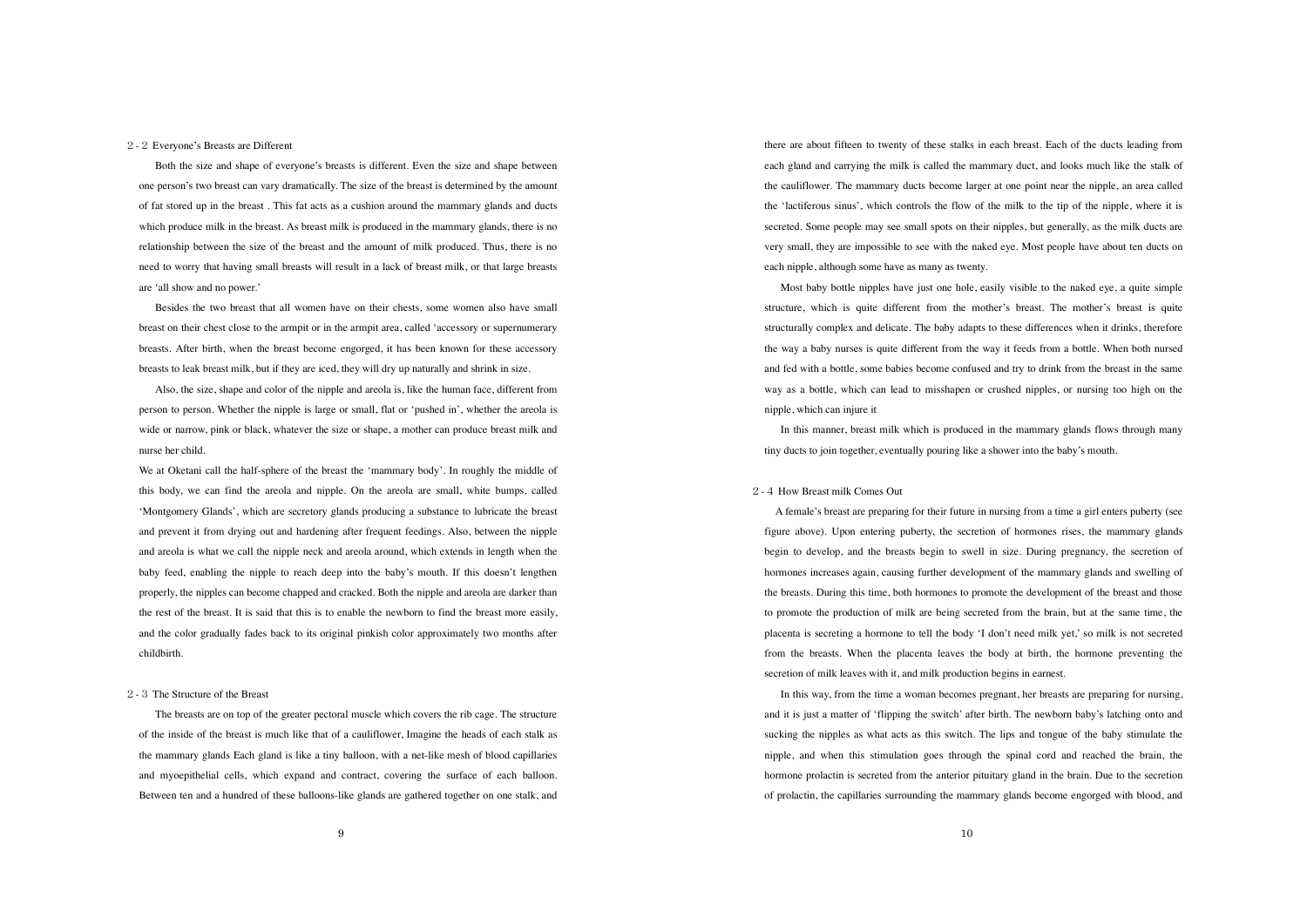the mammary gland cells produce milk, which is then secreted into the balloon-like parts of the mammary glands. It is said that for each 10 milliliters of milk, 500 milliliters of blood must pass through the breasts. At the same time, the hormone oxytocin is also secreted from the post pituitary gland in the brain. This oxytocin induces the myoepithelial cells around the mammary glands to contract, thus forcing the milk produced in the ' balloon' out into the milk duct, where it reaches the sinuses, is pulled into the nipple and out into the baby's mouth and down its throat. This process is repeated continuously (see picture at left). The hormone prolactin is secreted when the baby stimulates the nipple by sucking on it. By nursing the baby frequently just after birth, a great deal of this hormone is produced. Having the baby latch on to suckle and stimulate the nipple is the most important think for initiating milk production. Thus, after birth, you should nurse your child as quickly and as frequently as possible. This is the best way to facilitate your milk production.

#### 2 - 5 The Function of Hormones

 The hormone prolactin, which promotes the production of milk, and the hormone oxytocin, which directs the milk towards the baby's mouth, are both very important hormones for the nursing process. However, it has recently been discovered that they serve functions other than just milk production.

 Prolactin is said to be the hormone which produces the 'mothering instinct', making the new mother feel as such and develop the desire to care for and protect her child. It also relaxes her during nursing and makes her feel drowsy. Prolactin is secreted in greater amounts at night, thus nursing at night is very important for encouraging milk production. Therefore, while one must wake up several times to nurse at night, prolactin has the unique and delicate function that it makes it easy to both wake up and fall back to sleep after each nursing.

Oxytocin, at the same time it is pushing the milk out into the mammary ducts, is also contracting the muscles and uterus after birth, which leads to a faster recovery. In addition, oxytocin is known as 'the love hormone', because it makes the mother feel that her child is the cutest in the world without bounds, and naturally brings out feelings of affection.

In contrast with prolactin, which is secreted when the baby latches on to nurse, oxytocin is produced when the mother thinks of the child or hears it crying. In reverse, if the mother is upset or in pain, or feels nervous or stress, oxytocin production ceases. However, there is already milk produced in the breast, and when the mother feels relieved, the milk will once again be pumped out.

In this way, the process of raising one's child naturally and easily on breast milk is aided by the effects of various hormones. Besides prolactin and oxytocin, corticoid and throxyn (thyroid hormone) are produced more actively during breastfeeding, which helps build energy and power in the mother. By breastfeeding your baby, you are able to increase the production of hormones which enable her to approach child rearing in a positive way and treat your child with deep affection naturally and easily.

#### 2 - 6 Feel Your Body's Rhythms

Most women feel a sort of aching feeling in their breasts just about the time of nursing. This is easier to feel when the baby is not latched on, rather than when it is nursing. This feeling is produced by oxytocin, and is the feeling of the milk produced in the mammary glands being pumped out towards the nipples, with a feeling of 'welling up' or 'springing forth'. In the Oketani Method, this feeling is called the 'lactogenic sensation'. and is felt differently in each person.

When you feel this 'lactogenic sensation' when the baby is latched on, look at the way the baby is nursing. You will see the baby go from a relaxed sucking to a dynamic, deep drink movement. A baby who nurses well can drink from 50 to 100 milliliters a minute during this time. The period, however, does not last forever, but usually only about thirty seconds to a minute, after which some babies go back to their relaxed sucking. After both the breast and the baby relax for a few minute, the feeling comes once again, and the baby drinks deeply once more. This cycle is repeated about three times at a single nursing, thus allowing natural adjustment for the baby's stomach, rather than causing it to expand too rapidly by pumping out continually. When the lactogenic sensation in the mother becomes synchronized with the desire to nurse in the baby, the two feel as one, and nursing gradually settles into a two to three hour pattern. At this point, the mother and child both will develop a feeling of wellness in mind and body. In reverse, when this feeling becomes too sharp, or disappears, the milk-producing function in the breast diminishes, the mother's health declines, and she can feel great stress. In this way, one can say that the lactogenic sensation is a barometer of the mother's body and breast condition.

# 2 - 7 The Soft, Pliable Breast

You most likely understand by now that the most important thing for producing milk is to have the baby nurse correctly and frequently, and for the mother to relax when nursing her child. Also, you should keep your breasts soft in order to be able to produce a large quantity of milk. Ms.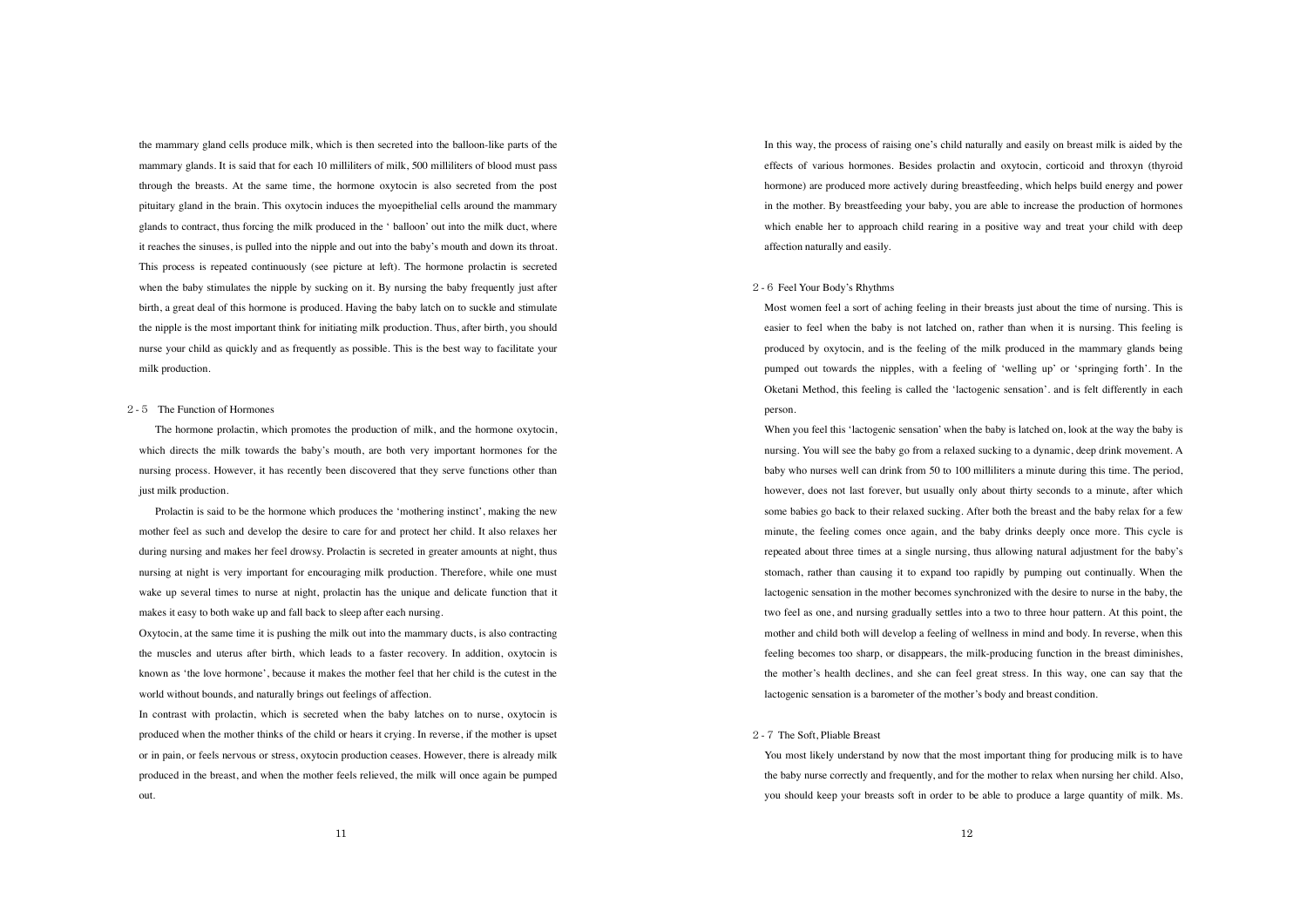Sotomi Oketani, the originator of the Oketani Technique, discovered that in order to produce large quantities of milk, it is important that there be a proper amount of looseness at the base of the breast and the pectoral muscles, and termed this area the 'base' of the breast. People who cannot produce milk at all, or have other troubles when nursing, often find this area hard and stiff, without the normal looseness of nursing mothers. In addition, with the recent dramatic change in modern Japanese dietary habits and lack of exercise, many work using the shoulder and chest areas, and the 'base' can become stiff easily. By using the Oketani Technique, this area softened, which in turn makes the whole breast area feel like a freshly-pounded rice cake (or marshmallow?), and enables the neck of the nipple to stretch more fully, all of which make it easier for the baby to nurse effectively. In addition, it increases the flow of blood to the whole breast area, relaxes the shoulder and back muscles of the mother, and generally refreshes the whole body. Of course, these all make for the production of delicious breast milk. Other forms of breast massage focus on pressing, kneading or massaging the mammary gland system, but this is made up of tiny glands, capillaries and nerves crowded together in a netlike fashion. No matter how much fat surrounds these, it is a very delicate area. The Oketani Technique protects this area while focusing on the base of the breast in order to increase the flow of blood and the function of the lymph nodes.

The condition of the base often reflects the mother's constitution and condition, her eating habits, her overall lifestyle, and the baby's manner of nursing. For example, if the mother is not nursing at night, the stored up milk will put pressure on the base of the breast, causing it to harden up and making it more difficult for milk to be pumped out. In this case, one would use the Oketani Technique to improve the condition of the foundation, thus improving the flow of milk again, but if left with milk stored there, the breast's condition will deteriorate again. For this reason, it is very important to have a baby nurse frequently in order to keep the breasts as soft as fresh rice cakes (marshmallows).

The Correct Form for Holding and Nursing your Baby (original: pp58-70, 12 pages)

It is very important to master holding and feeding techniques in order to continue to nurse you child smoothly. Understanding the basic techniques for both, and practicing them correctly, is the easiest route to success.

# 3 - 1 Preparing to Nurse

Cut your fingernails to a short length

Wash your hands thoroughly. There is no need to wipe or disinfect the nipple before nursing, as wiping the Montgomery Ducts can lead to dryness and cuts or splits in the nipple or areola.

Wear clothes easy to nurse in. Wear clothes in which it is easy to expose both breasts. Breastfeeding is the most important form of skin-ship, so enjoy the feeling of the baby's skin against your own. It is not necessary to wear button-up clothing. A long elastic hair band can be used to hold up clothes for easy nursing (see picture).

Nurse in a place where you can relax and get comfortable. One of the best things about nursing is that you can do it anytime and anywhere. The production of breast milk increases when the mother is relaxed, so find a place where you can get in a comfortable position and nurse at your own pace. Using a cushion or pillow can also help you to nurse more comfortably (see picture). Express some milk before nursing. In order to make it easier for the baby to nurse, soften up the nipple by squeezing some milk out. The goal is not to get a great deal of milk to come out. Observe your nipples closely to see where the milk is expressed. When your nipples are soft, you are ready to nurse. For mothers with hard nipples or areolas, or mothers who produce so much milk that their baby gags on it, the pre-nursing expression of milk is particularly important. Mothers with a heavy flow of milk should pre-nurse until the flow lessens a little, making it easier for the baby to nurse.

#### 3 - 2 Expressing milk

1) Wash your hands.

2) Place your thumb and index finger approximately 2-3 centimeters (1 inch) from either side of the nipple at the edge of the areola (on the border of the areola)

3) With your fingers, press on the areola so that it opens lightly (Figure 1), then bring the pads of your fingers together in a rhythmical manner (Figure 2)

4) Do this at various angles. Do not twist, pull, stretch, or pinch the nipple, as it can lead to damage and make it difficult for the baby to nurse. Express your milk gently, so as not to cause discomfort.

#### When special pumping is necessary:

If a child is born prematurely or if for some other reason the mother cannot be with it, if the mother has concave nipples and the child cannot latch on well at first, or if the mother cannot nurse the child due to her work schedule, pumping becomes necessary. There are several important points concerning this:

Disinfect an easy to use container with boiling water. It is not necessary to disinfect the nipples.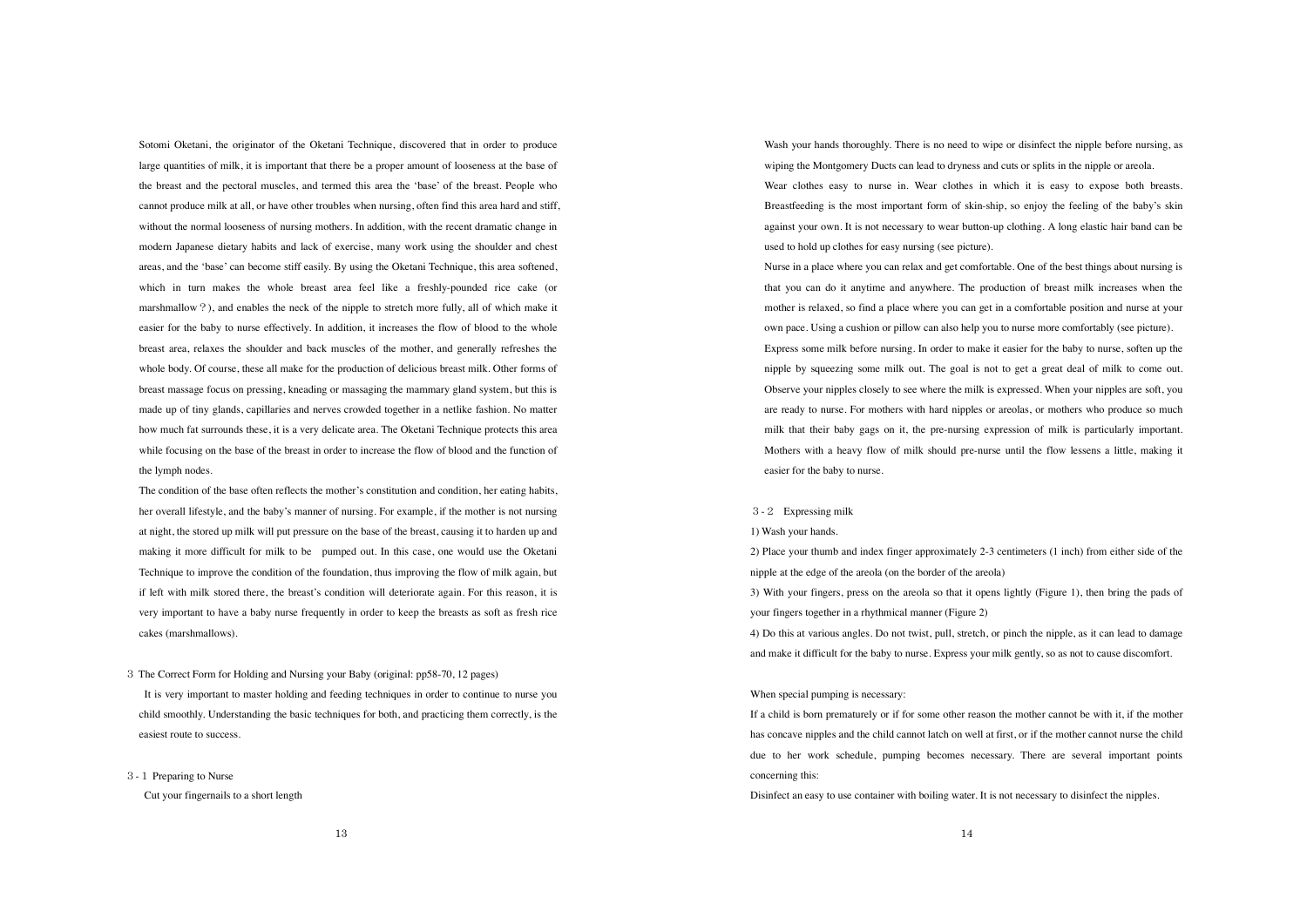Try to pump by hand if at all possible, as mechanical pumps can pull too hard at the nipple and areola, causing damage to the mammary system behind.

Pump alternatively on the right and left breast. When the amount of milk coming out of one breast lessens, switch to the other.

It is better to pump several times in a short period than to pump once for a long time. Refer to 'Breastfeeding for Working Mothers' (page 182) for ways to freeze your milk.

# 3 - 3 Various Ways to Hold Your Baby while Nursing

With a newborn baby, it is not unusual to nurse more than ten times a day/ If the mother is tense or holds herself too stiffly, it can result in sore shoulders or tendonitis, etc., so you should try to get in as comfortable a position as possible to prevent this.

Also, it is said that too frequent nursing can lead to cracked nipples, but it is actually the way a child is held or nursed that is what causes this. For a mother and her child, nursing is the first joint effort that they undertake together. The mother should try to act as 'leader', and be careful to hold the baby in a manner in which will not put a burden on the child.

Here are two basic methods for holding your child. When the child becomes larger, you can arrange your holding position to suit him or her.

### (REGULAR HOLD)

#### When nursing from the right breast:

1) Hold the baby so that the mother's and the child's stomachs press against each other. Rest the child's head in the crook of the right elbow, and hold it there by wrapping the arm lightly around it. The same are should then run down the baby's back, and the hand should support the bottom. Make sure that it is not only the neck facing inward or face down by keeping both the head and baby facing the mother.

2) Bring the baby's mouth to the height of the nipple. When the child is small, place a pillow or cushion on your lap to adjust the baby's height.

3) Make sure that you are not leaning in too far forward, and release the tension in your shoulder muscles.

4) With the left hand, cup the breast to support it. When nursing, be sure to bring the baby to the breast, not the breast to the baby.

5) For the left breast, repeat the same process with the opposite arm.

### (REVERSE HOLD) (Football Hold)

When a child cannot nurse well in the regular hold, or the nipple is misshapen or crushed, try nursing with the baby in the Reverse Hold (see picture, next page). Also, when breast milk builds up on the outside half of the breast, making it hard or stiff, this a good position for enabling the baby to nurse the milk out of that area more effectively and relieve your discomfort. In holding the baby in the reverse hold, if the nipple and the areola don't stretch enough, the nipple can become misshapen, and for some breasts, the breasts can become pulled back, causing the breast to be pulled to the outside and making it difficult for the baby to nurse, so one should pay careful attention when nursing in this position.

When nursing from the right breast:

19 Put the baby's body on the right side of the mother with the mouth at the same height as the nipple by placing cushions or pillows under the mother's right armpit. Keep the right hand under the back of the baby's head to support it. Make sure that the baby's back and head are aligned. 2) Cup the right breast with the left hand to support it, and have the baby latch onto the nipple. 3) When nursing from the left breast, reverse the position of each arm.

### 3 - 4 How to Nurse Successfully

Watch carefully how the baby's mouth moves as it nurses. Is the baby opening it's mouth widely enough and taking the nipple in deeply enough that it's mouth almost completely covers the areola? Is the baby's tongue coming out beyond the lower gums to grasp the nipple firmly, and moving in a wave-like motion while the baby drinks? If the baby is holding the nipple lightly in it's mouth as if sipping from a bottle, it is not nursing efficiently. If the baby makes a clicking sound while nursing, it might be holding the nipple to lightly (or shallowly) in its mouth. This is often the cause of cracking, so you should remove the nipple and have the baby latch on again. Also, when newborns shake their heads back and forth before nursing, it is not because they are refusing to nurse, but because they are searching for the breast. The mother should help them to find and latch on to the nipple correctly.

# How to Insert the Nipple Correctly (Latching on)

When the baby latches on, make it open its mouth widely, after which you should direct your nipple straight into the back of the mouth, or along the roof of the mouth. When doing this, if you are careful to NOT bring the breast to the baby, but bring the baby to the breast and lay the nipple on top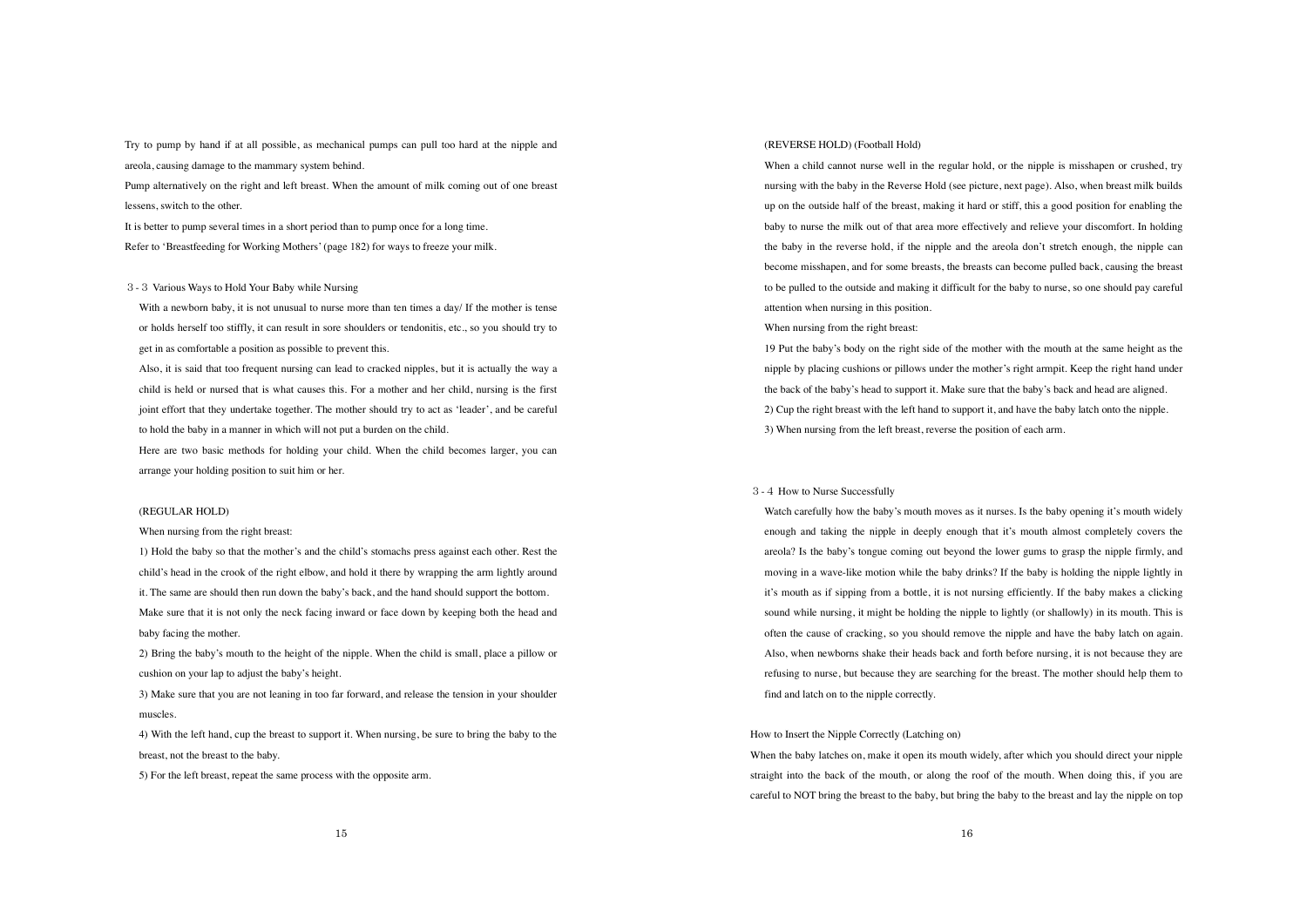of the tongue, it will be easier for the child to latch on and drink correctly.

Once the baby is latched on, observe carefully how the baby opens its mouth. Are the baby's lips pouting outward, in the shape of a morning glory?

It is necessary for the baby to have the lactiferous sinus part below the areola in its mouth. If the baby's lips are folded inward towards the gums, the mother should use her finger to release the baby's hold on the nipple and have them latch on to the breast again so that the lips are pouting outward.

Also, while you can't see the lower lip well when the baby is nursing, by putting your finger on the baby's chin and pulling gently downward, the baby's mouth will open wide and its lips will naturally pout outwards. Try to do this in rhythm with the baby's nursing, but if it doesn't work the first time, you can always start again at the beginning.

## Nurse Back and Forth on Both Breasts

In order to keep both breasts in the same condition and enable an equal amount of milk to be produced by both breasts, you should alternately. However, if nursing from one of your breasts is painful, one of your breasts is engorged, or the baby disfavors one of your breasts, you should start on that side. But no matter how many problems you have with one or the other breast, you should not always start on the same side, but sometimes start from the breast that is in better condition. This is because the baby can nurse most strongly at the beginning of the nursing period, so that if you always start from the same side, the amount of milk produced on that side will increase. In order to keep the breasts producing at equal levels, try to start nursing equally from both.

# Observe Your Nipples

When your baby has finished nursing and releases its hold on the nipple, look immediately at its shape. If the baby is nursing correctly, the nipple will be round in shape. Look carefully to see if it is crushed, or the top of the nipple is pointed. If the nipple is misshapen, it can lead to chapping or cracking or even mastitis, so one should try again to change the baby's way of nursing by making it take the nipple in more deeply, holding the baby in a regular or reverse hold or a combination of the two, changing the direction of the baby's mouth, and making sure that the baby nurses all the milk out of the breast by having it nurse from various directions.

Nursing in Sync with the 'Lactogenic Sensation' Once the baby is nursing correctly and the mother's breast are producing to capacity, the mother will begin to feel the 'lactogenic sensation'. The mother can begin to nurse in synchronization with this feeling (see p. 32, 'Feel Your Body's Rhythm'). The baby will start nursing by sucking on the nipple for a few seconds, and then stop and be still for a short period. It is waiting for the prolactin and oxytocin to be secreted and the breast milk to begin pumping forth after the stimulation of the nipple. After this short period, the baby will begin to move their mouth vigorously, as well as their head and body, as they drink down the milk that has sprung forth. At that time, you may feel a sort of aching sensation from the lactogenic sensation in the breast that is not being nursed from. There are some people who also find that this breast leaks milk while the baby is gulping down the milk from the other breast. After a period generally lasting thirty seconds to a minute, your baby will stop gulping down the milk and start drinking at a more moderate pace. Some babies even stop drinking and drowse off during this period. After a few minutes, the lactogenic sensation will return, and you should nurse from the opposite breast this time. Some babies fall asleep after drinking from only one breast. If this occurs, you should change breasts at an earlier interval so that the baby drinks from both before falling asleep. During one nursing period, most women feel the lactogenic sensation between two and three times, but no matter how many times, it is important to nurse your child from both breasts.

### Releasing Your Child's Hold on the Nipple

If you release your baby's hold on the nipple by simply pulling it off, it could cause damage to the nipple. Do not pull forcefully, but place you hand next to the baby's mouth and stick your index finger into the corner of the baby's mouth between the gums and the tongue, and the baby will naturally release the nipple (see picture).

# Burping & Spitting Up

Baby's who are nursing correctly do not have a great deal of problems with burping. However, babies who nurse with a sound of air being swallowed along with the milk, or babies who are holding the nipple too shallowly in their mouths can swallow air and must be burped.

#### Breastfeeding Frequency

If your child seems to want to nurse more even though you have just finished nursing it, you should allow it to do so for as long as it likes. For women who are not producing enough milk yet, nursing frequently provides the stimulation necessary to promote the secretion of prolactin and increase the amount of milk being produced. Once the milk production is in full swing, the mothers lactogenic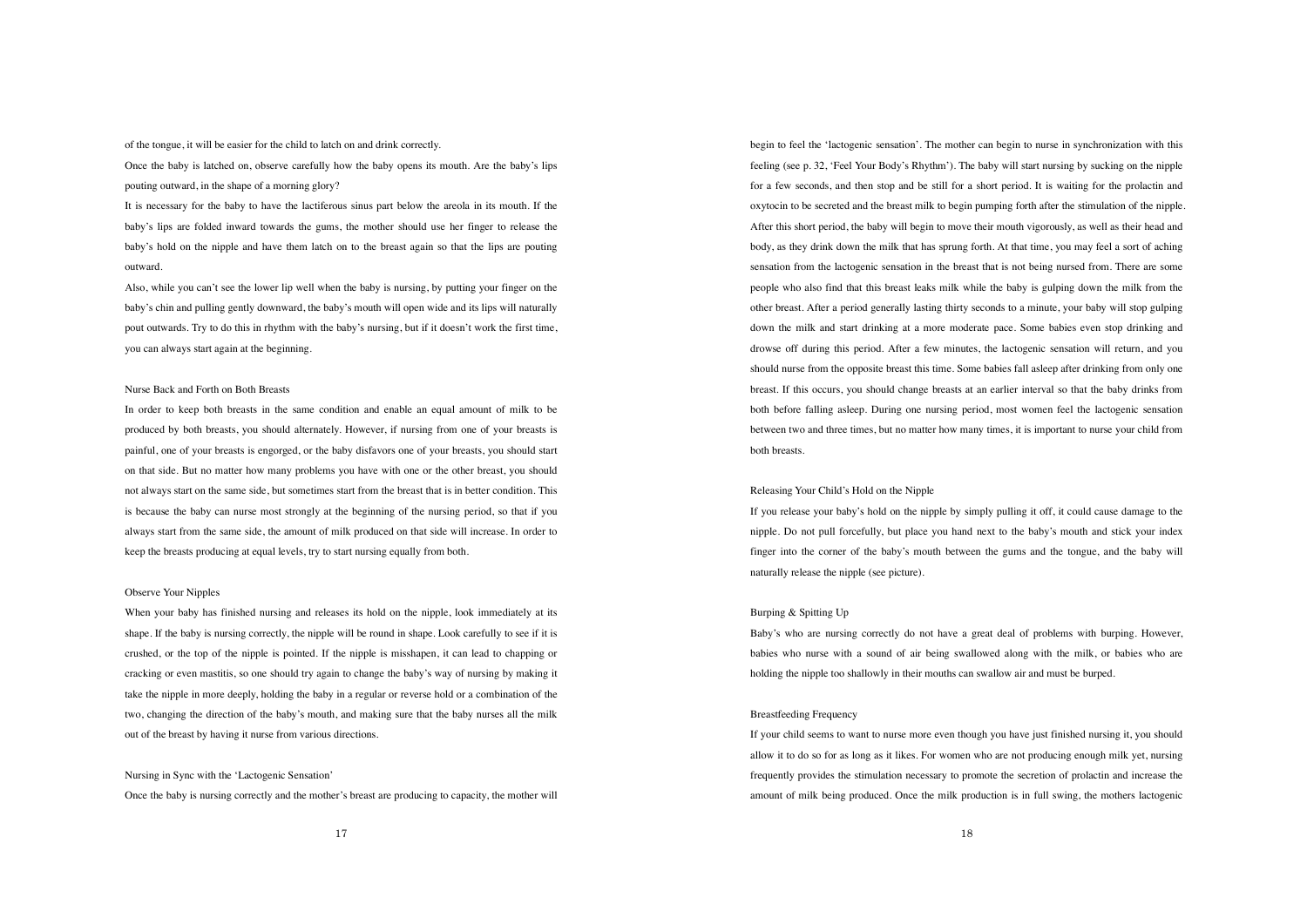sensation and the baby's desire to nurse will come into sync, and the nursing cycle will begin to take on a rhythm.

For babies whose sole nourishment is breast milk, other forms of nutrition or liquids are not necessary. There is no need to give your baby boiled water after taking a bath; nursing it is fine. It is also not necessary to have your baby drink fruit juices or tea before one starts on solid foods. Should your baby develop a fever, or have diarrhea or constipation, simply increase the frequency of nursing. Should it be necessary to give your baby formula, or if you have flat or convex nipples so it cannot latch on to the nipple directly, the mother must feed her baby. In this case, it is best to feed your child with a spoon or small cup rather than using a bottle. While your baby may not be able to nurse well at first, and may spill alot, it will eventually learn how to use its tongue to wrap around the nipple and take it in deeply in order to nurse correctly.

# Using a Spoon

Fill a teaspoon or baby spoon with breast milk or formula up to one third full, and place it on your baby's lower lip (see picture). When it opens its mouth widely and sticks it tongue out beyond the gums, tilt the spoon and have the baby drink from the spoon by licking it. This will help you teach your baby how to use its tongue, so keep practicing little by little.

Breastfeeding: The First Crucial Month (original: pp74 – 79, 5 pages)

#### 4 - 1 Babies are Made to Cry

The sound of a newborn crying can be quite effective in making all the adults around feel flustered, and wonder what it could be that is causing it to cry. Particularly in the first month, it is impossible to understand the meaning of their cries, whether they want to nurse, they want their diapers change, etc., no matter how hard one listens.

Is it true that newborns do nothing but cry or sleep? It is said that newborns have two levels of sleeping, and four levels of conscious awareness when they are awake. The sleeping levels consist of deep sleep and light sleep. When they are sleeping deeply, their arms and leg muscles are completely relaxed and you can poke their cheeks, make a loud noise, or do virtually anything else and they won't wake up. The other level of sleep is light sleep, in which they will move their mouth as if nursing, smile, and sometimes move their arms and legs. If you look closely, you will also notice that their eyes are moving as well. This is an indication that they are in the REM level of sleep, in which it is possible to see dreams. Adults only spend 15 to 20% of

their sleep time in REM sleep, but babies spend up to 50% of their sleep time in this level. Thus, even though it seems as if babies do nothing but sleep all day, they are actually moving in and out of these cycles at 30 minute intervals or so. Adults can fall off into a deep sleep almost immediately, but babies can only reach the level of deep sleep after going through this REM level of sleep. Often, just after a baby has nursed, it seems to have dropped off to sleep, so the mother puts it down gently, only to have it wake up crying immediately with its eyes wide open. It is necessary to hold and rock your baby to sleep for twenty to thirty minutes before putting it down, so it will fall into the deep level of sleep. Why is it that babies enter this light stage of sleep every hour? This is because the baby itself is stimulating its brain in order to promote its development. It used to be said that a child that was restless right up until falling into sleep is intellegent, and it could be said that this stimulation is the reason.

As for the four levels of awareness when awake, the first level is that half-asleep time when the child lies very still as if hypnotized, and doesn't even respond much when spoken to. The next level is when the child is completely awake, and focuses on its mother with bright eyes and a look upon its face that seems to say 'I understand everything!', 'I can do anything!'. It is true that at this time, your baby is taking in many things. In particular, babies can see best in the 20 to 25 centimeter range  $(8 - 10)$  inches), which is just the distance of the mother's face when nursing. It can also hear very well, and is very sensitive to both smell and taste. It is the most sensitive to touch, though, and loves to be touched and stroked.

If the child is held during this period of awakening, the time it spends in this level will increase, however, if it is not paid enough attention to, it will enter the next level and begin fuss, waving its arms back and forth, moving more violently, and preparing to cry. Which is the final of the four levels, when the baby stiffens all the muscles in its body and opens its mouth and lets out a cry that seems inconceivable for such a small body. The baby has no idea why it started to cry by the time it reaches this level. Even in order to nurse, it is necessary to hold and rock the baby until its crying lessens. If the mother cares for the baby by nursing and changing the baby's diapers before the child reaches this level, she will not have to hear her child crying heavily too often. However, if the baby does reach this level, what should the mother do? First, hold your child, then nurse it, and finally change its diapers. In general, these three things fulfill most babies' needs. As you can see, babies are in many more states than just sleeping and crying.

### - The Correlation Between Crying and Breast Milk

When a child cries, many new mothers worry that they might not be producing enough milk.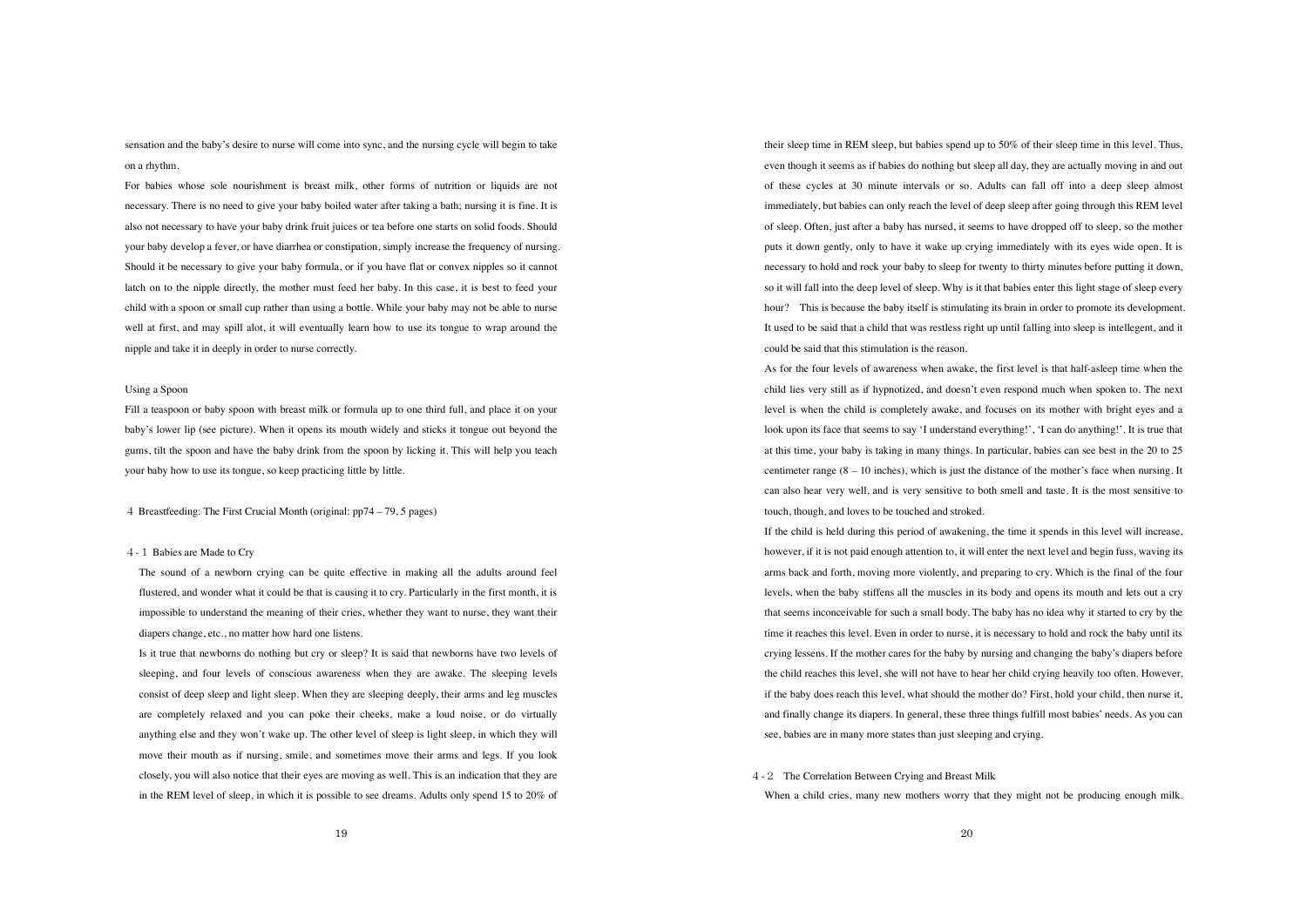However, most babies these days will drink energetically from a bottle even if they are perfectly satisfied with the amount of breast milk they just drank. This is because the primal instinct to suck on anything that touches their tongue lasts until approximately one month after birth, so a baby will continue to drink from a bottle even if it has already nursed sufficiently. It is not because the amount of breast milk being produced is insufficient.

There are also other babies who sleep a great deal. They can sometimes sleep for three hours, nurse, and then go right back to sleep, which may be a blessing for the first month for those mothers. However, for children who continue to sleep for up to five or six hours at a stretch, it is necessary to awaken and feed them at regular intervals, or the baby's weight will not increase and the mother's breast milk production will lessen. Even the child will not wake up no matter what you try, you should express the milk yourself.

# - Changes in the Mother's Body

It takes about four to eight weeks for the uterus to return to its original size after childbirth. While it is true that for mothers who breastfeed their children, this return to normal is faster and better than those who don't, it is important to take it easy during this time. The first three weeks after childbirth should be spent in pajamas, and the mother should lay down every time the baby goes down to sleep. Some people feel pain in the pelvic area or from the cuts of cesarean section, which make it difficult to sit down, hold their child or move around freely, but this pain will recede gradually.

Also, mothers should be careful not to watch television or read small print for long periods of time after childbirth, as this tires not only the eyes but the whole body as well. While it is true that childbirth is not an illness, new mothers should try to leave as much of the housework as possible to other family members, and rely on the help of family members while they concentrate on nursing their child.

## - The Role of the Family

In order for a new mother to nurse her child successfully, the cooperation of the whole family is essential. For first time mothers, the worry about whether they are producing enough milk is a big one, and careless comments about such things at this time by members of the family can make these worries expand rapidly. Fathers and grandmothers who see the newborn child crying tend to say such things as 'Is it getting enough milk?', 'Shall I feed it some formula?'. While they are only doing their best to help, these comments just discourage the nursing mother. During the

first month after childbirth, the newborn child and its mother are working furiously to try to get to know each other and develop a rhythm together, so the people around them should just envelop them with warmth and care.

At the same time, it is also important to see to the environment of the mother and her changing body after childbirth. During the 'lying-in', or puerperal period, new mother's bodies and minds are both dramatically different than normal due to sudden changes in hormones. For years, the saying of 'three weeks in the sickbed' was used for women who just gave childbirth, which is because not only have there been incredible changes in the mother's bodies, but also in their psychological makeup, and they are very sensitive during this period. It is very easy to fall into 'maternity blues' during this period, start crying at the slightest thing, or feel unfit as a mother and become depressed. No one is a perfect mother from the very beginning. Raising a child is also 'raising' yourself – you mature along with it. Right now, you probably have your hands full with just nursing your baby, but your baby is maturing even so, and the days when taking care of your child becomes fun will come for sure. People around telling the new mother that she must 'grow up and take on this new responsibility' create the risk of sending her into even greater depression, so again, it is important to take all other work away from the mother and let her just focus on nursing her child during this period.

### 5 Your Baby Is Born! The Time for Breastfeeding Has Come! (授乳開始)

 Congratulations of the birth of your child. You must feel joyous to finally meet your beautiful baby face to face. This chapter explains when you should start nursing, how your breasts and the baby will change in the first few days, and how to settle into a nursing routine.

## 5-1 Breastfeeding – The First Time

 The first thing a baby puts into its mouth after birth should be its mothers breast. This is becoming more and more common in hospitals these days. Try to have your child place the nipple in its mouth as soon as possible after childbirth, even just to hold it there without sucking. This is just to help it learn, 'This is my mother', so sucking is not important.

Once the first hour of the newborn's alert period is over, it will go to sleep, and the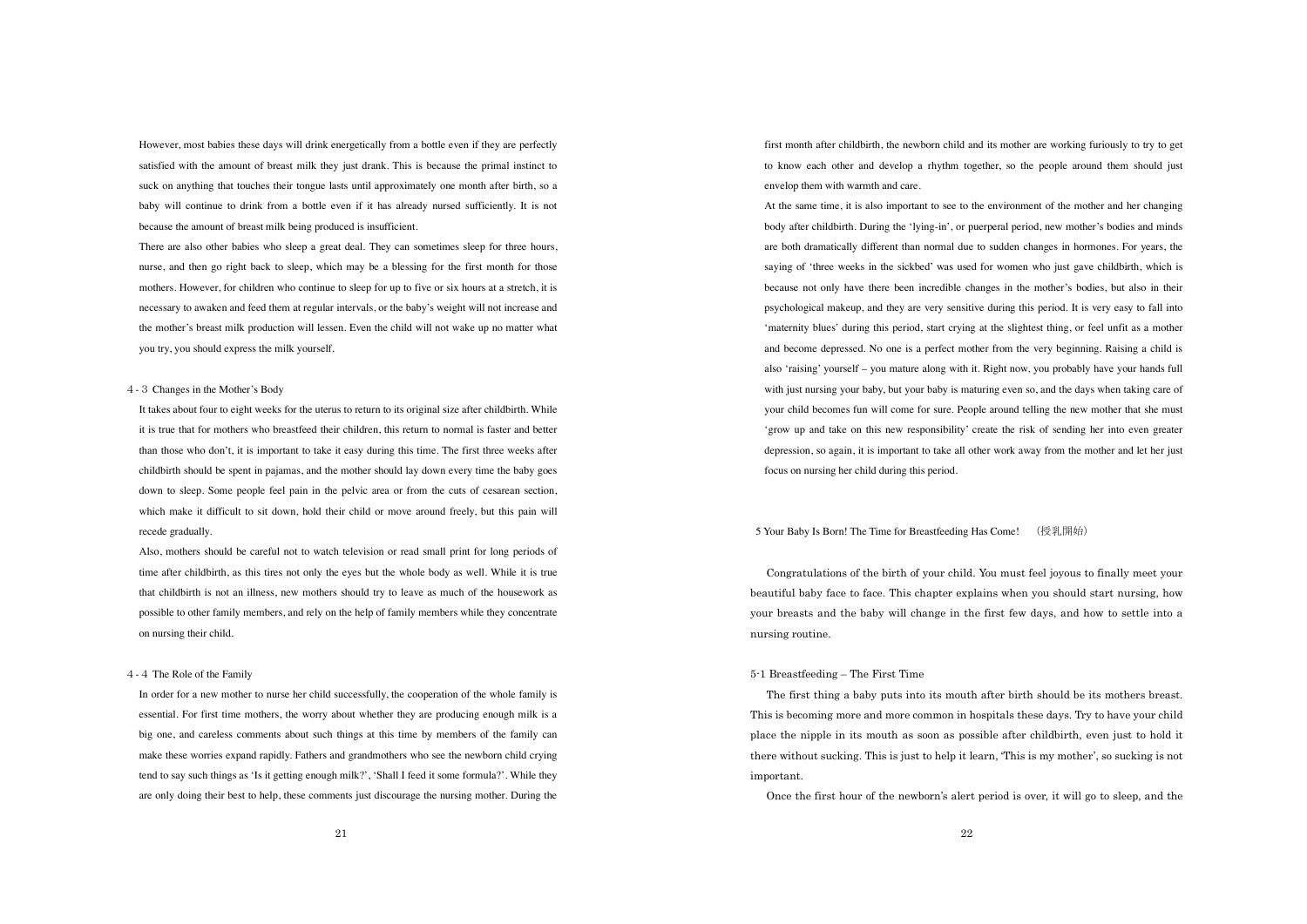mother should also rest then as well, to start recovering from childbirth. Then, once it opens its eyes again, nurse the child once more.

 If both the mother and child are healthy, you should try to keep them together during their stay in the hospital. On the night of childbirth, even though the mother is tired, quite often she is also excited and thus cannot sleep, so it is helpful to have the baby by her side, where they can relax and get some rest together. Having the mother and child together in the same room is a very natural style.

 When the baby moves its mouth in a drinking motion or cries out, try to nurse. This stimulation of the nipples will send signals to the brain to initiate breast milk production. The more the baby tries to nurse the better, so don't worry about how much time has passed – just feed the child whenever it seems to want to nurse. However, if it is nursing improperly, the nipples can become painful, so be sure to hold the baby in the proper position.

 If it is impossible for the mother and child to be in the same room, ask that they call you or bring the baby to you whenever it cries out.

 However, it the mother is very tired and is worried about the infant being with her, or she feels emotionally or physically incapable of caring for it, she should call for the midwife or nurse to take the baby away and get some rest.

# 5-2 Changes in the Breast

 Just as everyone has a different face, they also have different breasts – large, small, long nipples, short nipples, etc. In addition, some mothers start producing milk very quickly while others take more time, and some produce a lot while others produce only a small amount. When nursing in the hospital with other new mothers, one cannot help but compare, but remember that everyone is eventually able to produce breast milk, so just keep working at it.

 Each newborn also has its own special characteristics – those who nurse well and those who don't, those who suckle strongly or weakly, those who drink a lot and those who are satisfied with a small amount. Some babies are large, some small, some have impetuous personalities while others are more easy-going, some cry a great deal and others not at all – from the time they are born, everyone is different. But they too will be able to nurse eventually, so just relax and enjoy their progress.

For the first couple of days after childbirth, there is little change in the breast, and

only a small amount of breast milk is secreted. Even expressing it oneself only produces a tiny amount of clear, yellowish colostrums. You may worry that your child is hungry, but babies at this age physiologically do not need to nurse yet. Some babies at this time cannot latch on or nurse correctly, or sleep or nurse constantly, or are continuously crying to be held and it is difficult to set a nursing rhythm yet. Just approach this period as a time for both you and your child to practice nursing, and let your child nurse whenever it seems to want it.

 After about the third day, the mother's breast will start to feel engorged. The mammary glands have become active and have begun to produce the yellowish colostrums in earnest now, but it is still only in small amounts.

 By now, the baby as well has probably started to nurse more strongly, and sometimes may fall asleep contentedly after nursing. During this period, the excretion of fluids from the body is greater than the amount taken in, and it is quite normal for most babies to temporarily lose weight. Jaundice can also be seen in many newborns by this time (see p.50, 'The Physiology of Newborns').

 You still may not have settled into a routine yet, and should continue to let your child nurse as often as it wants to. If it sleeps for more than three hours, wake it by changing its diapers and nurse it then. If it still won't wake up then, expel your breast milk by hand, so as not to leave it in the breast, which could slow production.

 By the fourth or fifth day, some mothers will start to feel the lactation sensation periodically. Breast milk production has further increased, and the breasts may continue to feel hard and engorged even after nursing. At this time, the colostrum begins to change into a slightly whiter substance. The baby should slowly becoming better at nursing, nut this is the period in which they lose the most weight and their jaundice can become stronger.

 By the sixth and seventh days, breast milk production in usually in full swing and many new mothers can feel the lactation sensation, but their breasts are still usually engorged. The breast milk changes from colostrums to transitional milk to mature milk during this time, getting more and more white. The baby is nursing more strongly and it may have begun regaining weight, but it still may be jaundiced. While you still may not have a nursing rhythm yet, be sure to nurse your baby no less than every two and a half to three hours.

This is a rough explanation of the first week after childbirth, but it is important to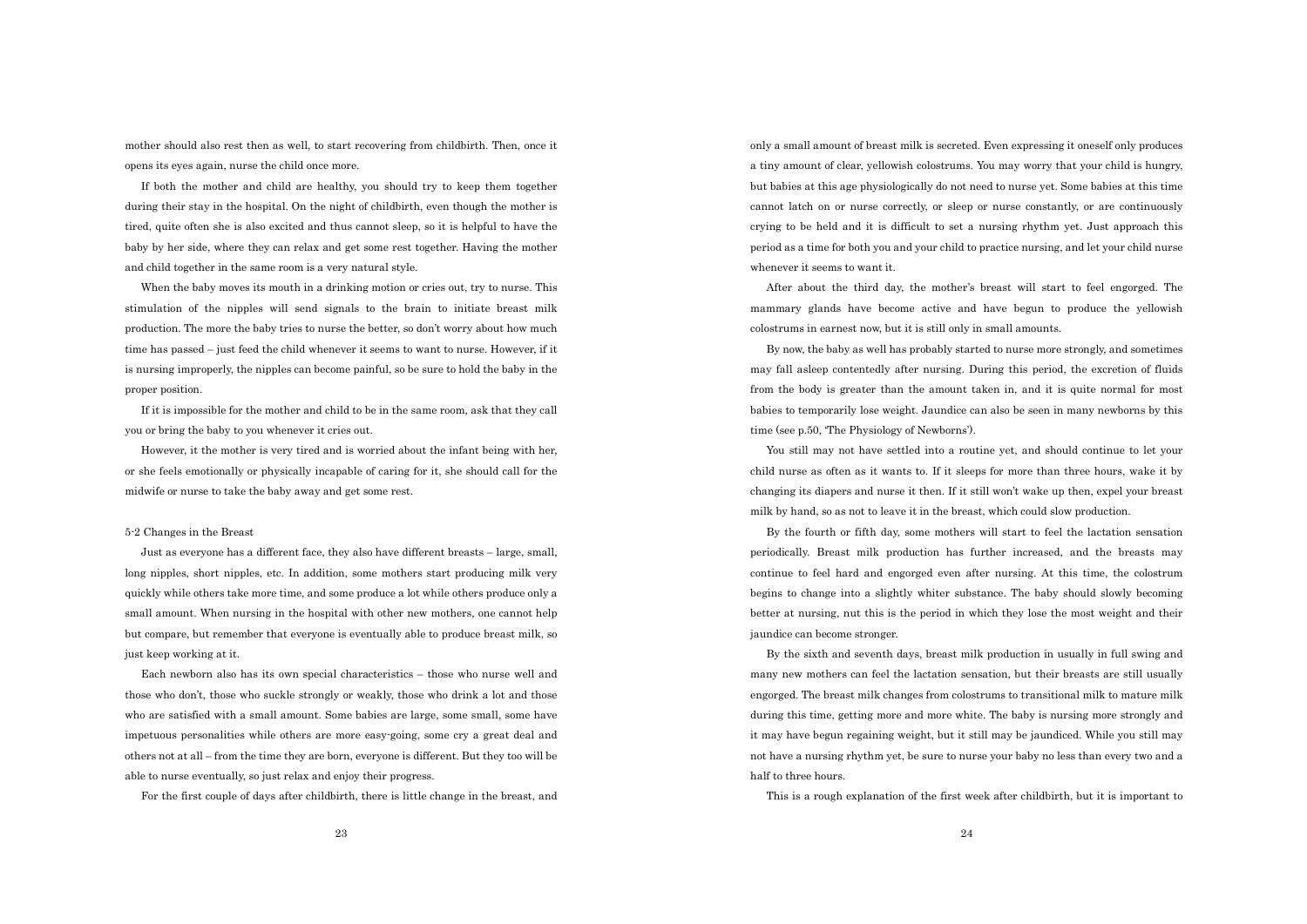remember that everyone is different, so don't get worried or upset if things are different for you. Just be sure to nurse your child whenever it wants it, and you will eventually discover your own pace.

 Many mothers say that their breasts feel 'engorged', but this is not necessary for nursing. In fact, when the breasts are engorged, the nipples become hard and don't lengthen as easily, making it more difficult for the baby to nurse correctly. Try to nurse before your breasts become engorged.

 Also, some mothers aren't able to produce much milk in the first week, but their production will pick up eventually, so they shouldn't give up.

### 5-3 The Flavor of Colostrum

 Colostrum is full of immunity components. Try tasting it – you will find that it either has no flavor at all, or that it is slightly salty, but that there is no sweetness to it. The salt is an important element, necessary to speed the expulsion of the meconium from the baby's body.

 After about three or four days, when the mother's milk production increases, there will be a slightly sweet flavor to the breast milk. This milk will slowly change to the light sweetness of mature milk.

# 5-4 The Physiology of the Newborn

 For an infant who has just spent ten months in the womb surrounded by amniotic fluid, birth brings about a dramatic environmental change. The first week for a newborn is the period in which it must adjust itself to life outside the womb. Let's take a look at the changes that occur in the baby during this time:

### [Loss of Weight]

 A baby's weight is 75 to 80% water, however, just after birth, they lose a great deal of fluids through urine, bowel movements, tears and sweat. Because the mother's breast milk does not reach full production levels until three or four days after childbirth, babies will naturally lose weight during this time.

 If the child was delivered normally, it should have approximately three days worth of fluids and nutrition 'saved up' when it is born, and can thus wait until the mother's breast milk reaches normal levels of production. Thus there is no need to supplement the baby's diet with formula during this time because they are losing weight.

 The average weight loss for a baby is approximately 10% of its total body weight, but there are some babies who lose even more. If the baby seems healthy and its weight returns to the birth weight within two weeks of birth, there is no need to worry.

### [Neonatal Jaundice]

 Red blood cells in the blood are broken down by the liver into bilirubin and excreted as bile through the digestive tract. In a newborn, because there are a great deal of red blood cells and because they have a short life span of only 60-90 days (as compared to an adults 120 days), bilirubin is produced in large amounts. However, because the liver is not fully functioning yet, this bilirubin can be excreted into the bloodstream, causing jaundice. This condition can be found in most newborns, and is usually temporary.

 Usually by the fourth day or so, the liver's functions improve and the bilirubin is actively expelled, and thus the jaundice will go away. If it persists longer than normal, or is more severe, the baby may need treatment by a physician, but the mother can still nurse. There is also something called 'Breast milk jaundice', in which the jaundice persists longer than usual because the mother is breastfeeding, but there is no need to stop nursing. However, there are a few cases in which a newborn's condition may lead to a situation in which the mother is advised to stop breast feeding temporarily. Once the child's condition improves, you can go back to nursing, so be sure to continue to express milk during this time.

#### [Meconium]

 The first stools of the newborn are called 'meconium'. They are very dark green and sticky, but by nursing the baby often, you are feeding it the colostrums, and the meconium will be expelled more quickly, also improving the baby's jaundice.

 Next the baby should have yellowish-green 'transitional stools', after which they will turn to the yellowish watery stools associated with breast milk. A baby can have anywhere from 1 or 2 stools all the way up to 10 stools a day.

# 5-5 Problems During the First Week

### [Sudden Swelling of the Breasts]

Some women find that their breasts become very hot and painful with the sudden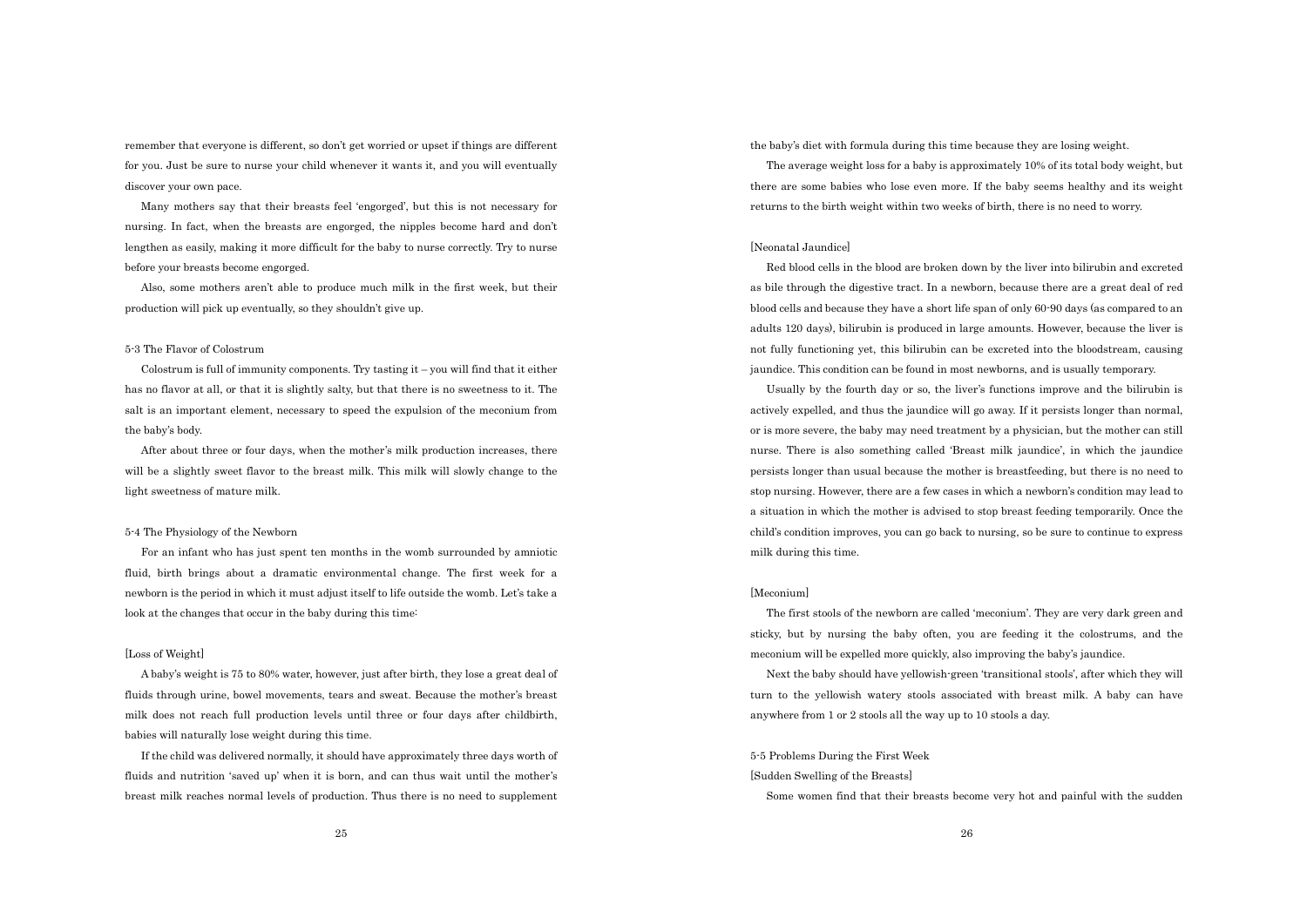swelling after childbirth. When this happens, express milk by hand or through nursing. If the breasts become hot, put a cool compress lightly on the affected area. Considering the direction of blood flow into the breast, cooling the area from the upper breast to the area close to the armpits is most effective. In using cold compresses, it is important to not cool the breast constantly, and to nurse or express milk every three hours or less. Also, using ice or ice packs directly on the breast is too cold and will make the mammary glands become even harder, so wrap the pack in a towel and cool the breast down gradually. When using a glue pack, wrap it in a handkerchief to prevent the affected area from becoming cooled too rapidly.

 By avoiding high calorie foods and nursing frequently, this sudden swelling should slowly go down. It can also be prevented by keeping the mother and child in the same hospital room so that they can nurse every three hours or less to keep the mammary ducts open and promote the flow of breast milk, and by avoiding high calorie foods.

## [Lack of Sufficient Breast Milk]

 It is difficult to tell whether the mother has a lack of breast milk in the first few days after birth. If the baby is being nursed regularly, the mother's milk production should start by the third or fourth day, but there are some women who take even longer to start producing. Even after a week, it is still too soon to tell whether a woman is having problems producing breast milk. The most important thing during this time is to continue nursing your child directly from the breast, and try to avoid giving it formula as much as possible.

## [For Women Who Have Had A Caesarean Section]

 There is no reason why women who have had a caesarean section cannot nurse their children, so you should have the baby brought to you to nurse as soon as possible after its birth. You should be able to move from left to right, so have someone help you to lie the child down next to you and have it practice taking the nipple into its mouth, even if only to lick at it. Again, it is only necessary that the child begin to understand that 'these are its mother's breasts' at this time.

 Each hospital has its own policies, but having your child in the same room as soon as possible and nursing it as often as it wants is the fastest way to promote the production of one's breast milk and becoming able to nurse one's child smoothly.

 Should the baby put painful pressure on the incisions on your stomach, hold it in an inverted position or put a cushion between the mother and child, or continue to nurse it lying down. Children born through caesarean sections have not had to go through a great deal of stress at the time of birth, and thus sometimes are not adequately aware that they have exited the womb. This may result in the child not trying to nurse very often, but don't give up – just continue to practice as much as possible.

#### [Problems After the First Week]

 Most hospitals in Japan discharge mothers and their children after four to six days. At this time, a mother's patterns are still not very regular, and often the mother is still not producing much breast milk yet. Many women are not used to their new motherhood and can become very anxious at this time.

 But don't worry. You will slowly become accustomed to your new life with your child, so the important thing is to try to relax and approach child rearing with an unstrained attitude.

 The most important thing about raising your child on breast milk is to continue to nurse it often. Believe that childbirth makes the production of breast milk possible for everyone and continue to practice.

 And finally, should you feel worried or anxious, do not try to struggle through is alone. Go to a lactician specialist or see a midwife at an Oketani Workshop and feel free to discuss any problems you might have!

5-6 When Problems with Your Nipples Make Nursing Difficult

#### Convex and Flat Nipples

 'My nipples are flat, and I'm not sure whether or not my baby will be able to latch on,' 'My nipples are convex, and I don't know how to nurse my child.' These are some of the worries that many new mothers have. Just as every person has a different face, each mother has different nipples. Large, small, flat, convex – often the left and right nipples on the same woman are different. But none of these things should prevent you from nursing your child. Look at a child who is nursing well. They always open their mouth very wide and not only take in the nipple, but the whole areola, When they do this, their upper and lower lips are puckered out like a morning glory (see picture). Thus, even if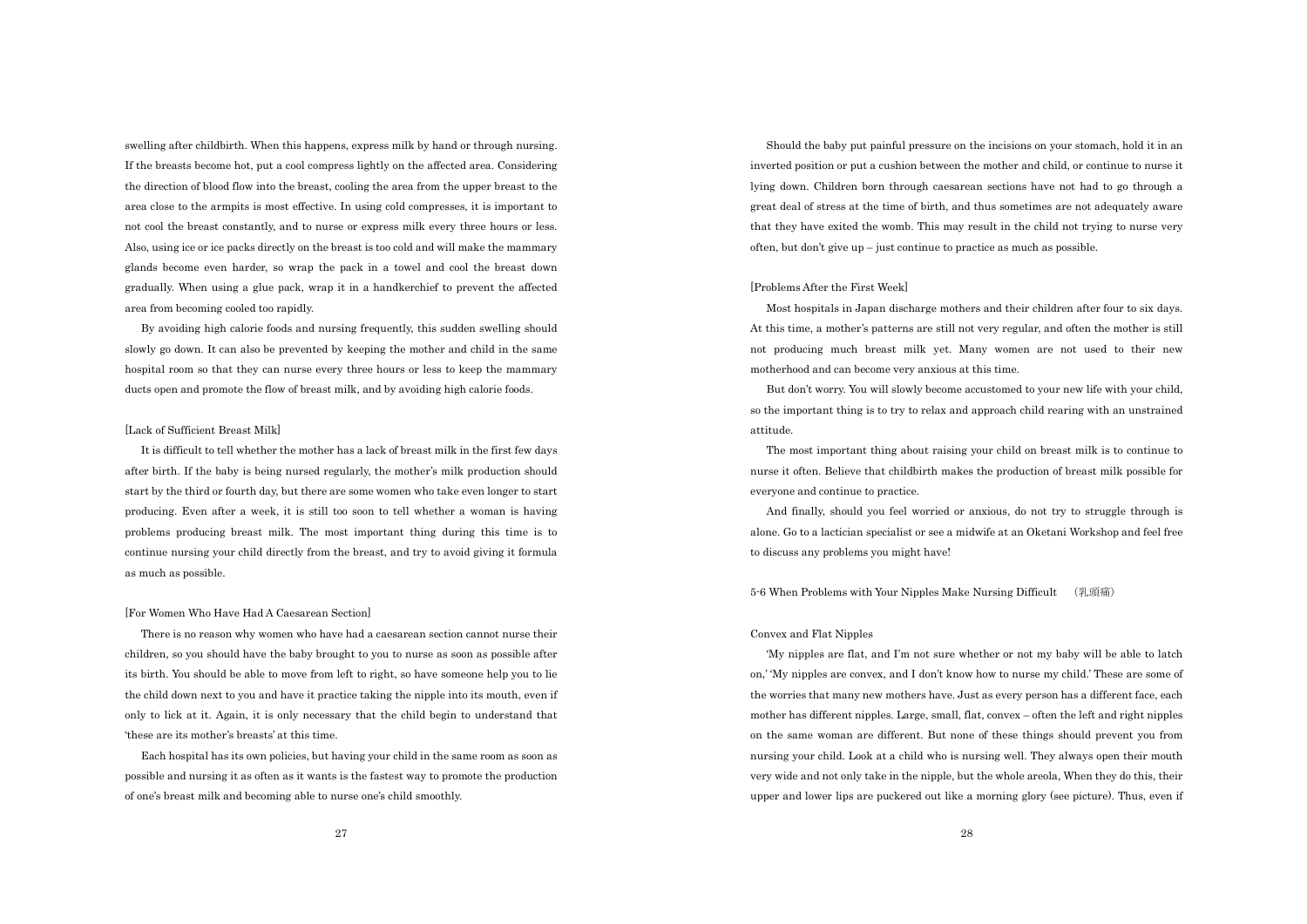your nipples are small or convex, if a baby opens its mouth widely this way, they can take in a large amount of the tip of the breast and are this able to nurse properly.

 In order to make this possible, you should try to nurse your infant as soon as possible after birth, when the nipple and areola are still soft and supple. If you wait until the breasts have become engorged, the nipples will become too firm and be difficult to latch onto, so you should consult with the hospital and arrange with the staff to nurse immediately after delivery.

 At first, it may be difficult to nurse successfully and the newborn may do little more than lick at the nipples, but that is fine. The most important thing is for the baby to become accustomed to the mother's breasts, so be sure to do this as soon as possible.

 In the case of flat or convex nipples, it is helpful to express some milk manually before nursing in order to soften up the nipples. To start nursing, cup the breast loosely and guide the tip towards the baby's mouth. Tap the mouth gently with the nipple and when the baby opens its mouth widely, insert the nipple deep into the back of the mouth until the areola has disappeared. The breast may slip out, or the areola may not be fully inserted. In this case, repeat the procedure as many times as necessary until the nipple is correctly inserted.

 For children who don't open their mouths wide sufficiently, use the Pigeon 'Nursing Workshop' Bottle to make the baby practice opening its mouth widely. Once the baby has become accustomed to this position, gently try to switch it back to the breast (see p. 58, 'Correct Ways to Hold and Nurse').

 There are times when the baby is crying to hard that its tongue rises up from the floor of the mouth and the baby is unable to latch on to the breast correctly. If this happens, use previously expelled breast milk or formula and feed a little to the baby with a spoon to calm it down, after which you can return the baby to the breast.

 It is not necessary for women with convex nipples to massage their breast or use a suction sup to try to bring them out during pregnancy. In addition, some suggest that these women should wear breast shields to protect their nipples, but not only is their no proof that they are helpful, they can actually put pressure on the developing mammary ducts, which will result in the hardening of the breasts, and thus are not recommended.

 During pregnancy, it is enough to simply clean the nipples when bathing every night and to go without a brassiere occasionally to allow the breasts a chance to come into direct contact with the air.

 It is more important to try to correct a problem with convex nipples after childbirth than to try to do something about them during pregnancy. The first thing to do is to make sure your child does not use a pacifier or bottle with a small nipple. Because the child can hold onto and drink from either nipple without having to open its mouth widely or move its tongue, it becomes used to them very easily. If it is absolutely impossible to have the child nurse directly from the breast, feed it with a spoon or a small cup. Even a newborn can drink from these skillfully.

 The second thing necessary to enable the child to nurse successfully is to express milk every 3 hours or less and keep the breast in good condition for the baby. Using improper massage techniques or an electric breast pump in order to try to increase the production of breast milk can damage the nipple and areola, so you should only express milk gently by hand. Using a nipple shield continuously can also cause the nipple to become hard and cause a disruption in the production of breast milk, and should only be used following proper instruction. With Oketani Massage, the convex nipple feels as if it is resulting from the ligament supporting the breast being strongly pulled by the foundation of the breast. Through massage, this ligament becomes lengthens and the nipple comes out, thus making it easier for the child to nurse.

 When a child is unable to latch on and nurse correctly, many mothers become depressed. Both time and perseverance are necessary at this time in order to enable the baby to nurse successfully from the breast. The family should try to be as cooperative as possible, and enable the mother to spend her time and energy focusing on her child.

#### When Nipples Become Cracked and Painful

 For some women, the nipples may develop blood or water blisters, which then break open and form scabs, or the areola has cracks that are extremely painful when nursing. In some cases, these cracks may actually start bleeding, taking the joy out of nursing and making it an extremely trying experience.

 These problems can be caused by a baby who latches onto the tip of the nipple or a mother who holds her child incorrectly, which can cause the nipple to be crushed as the baby nurses from an incorrect angle. If this happens, change the way you are nursing the child in order to enable it to take in the nipple deeply, In addition, if the breast is engorged and the nipple has hardened, it will be difficult for the child to latch on deeply so express a nit of milk before nursing to soften the nipples. You could also continue to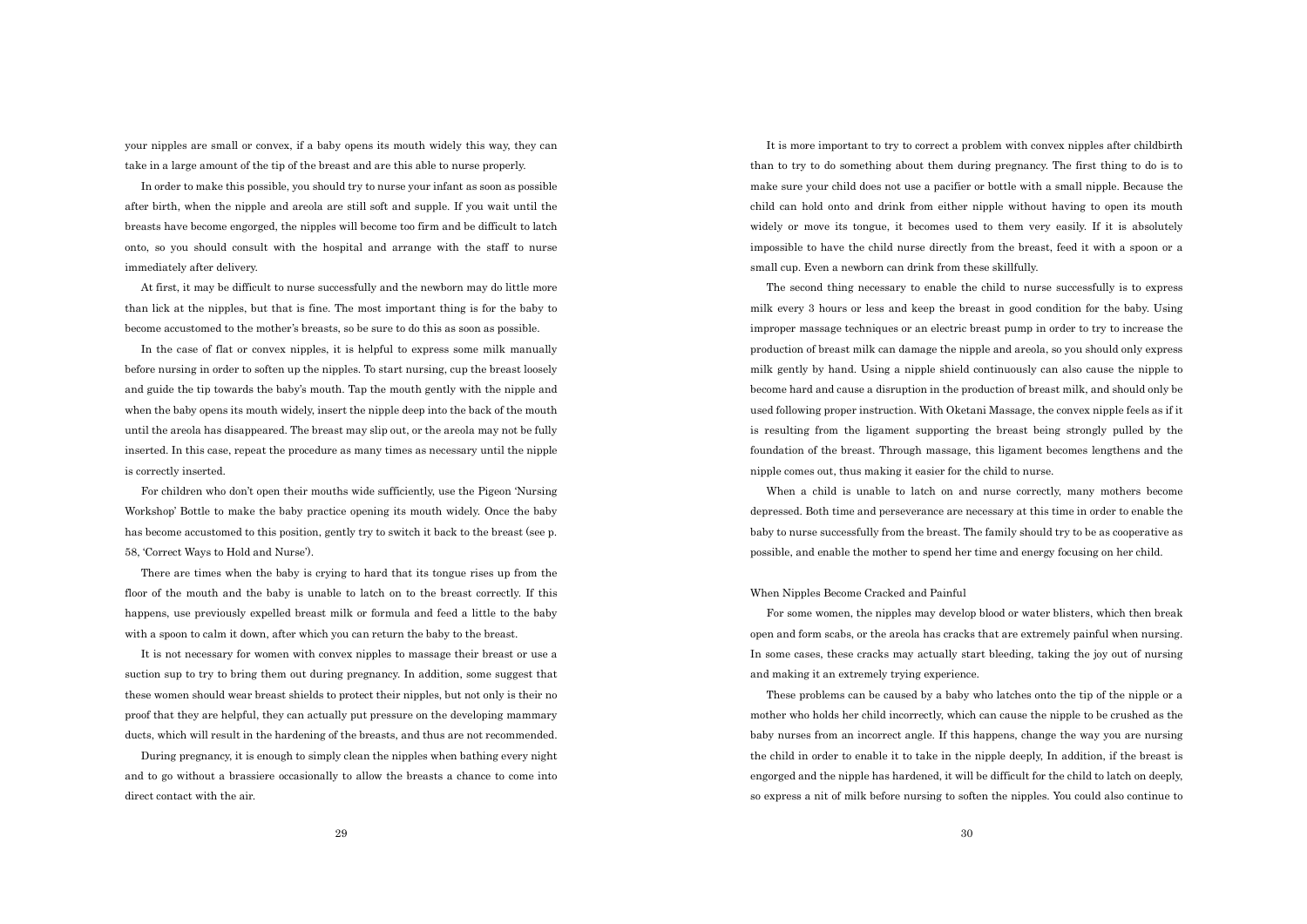express milk long enough to get the lactation sensation and then quickly have the baby latch on, which will also help to lessen the pain. Furthermore, you can change the position of the child so that the portion of the nipple that is injured is inserted into the side of the child's mouth.

 If it is just too painful to nurse at all, you may have to stop for a short time, but you must be sure to express milk at least every 3 hours or less. Without this stimulation, your milk production will drop.

 One of the common causes of injury to the breast found in new mothers is caused by wiping down or disinfection of the nipple. When the breast is wiped for disinfection, the natural oils protecting it are also wiped away, leaving chafed skin that is more easily injured. The nipple and areola have naturally existing bacteria which keep them clean, and the mother also has white blood cells and lymph cells in her breast milk which kill bacteria, so there is no need to sterilize the nipple before nursing.

 In very rare cases, the nipple can be injured and become inflamed. The whole nipple and areola area develops a burning sensation and a stinging pain, and becomes red as if the skin had peeled off. This is most likely caused by candida bacteria. If the baby has oral candidiasis (white mouth) or a severe diaper rash caused by candida, it is necessary to treat the condition using medicine in both mother and child simultaneously. One should see a pediatrician or a gynecologist in this case.

When a baby is very young, they sometimes object to the flavor of the mother's milk by pulling on the nipple, twisting their bodies around, or biting, all of which can also be the cause of injury to the nipple. Also, some babies bite when they begin teething. When this happens, do not think it is a sign to stop nursing altogether. If you are bitten, release the child's hold on the nipple immediately saying, 'Don't bite, or you won't be able to nurse anymore.' Also, be sure to be careful of what you eat in order to ensure that the flavor of your milk is good.

 There are also some babies who bite to signal the end of each nursing session. These children always look at their mother before they finish, so observe them carefully and use your finger to release their hold on the nipple before they bite.

 In any case, an injury caused by a bite will always heal, so don't give up nursing altogether. However, should you find it difficult to nurse your child correctly and have an injury that doesn't heal, getting an Oketani Massage can soften the foundation of the breast, areola and nipple, and enable the tip of the breast to stretch more, thus easing the pain and speeding the healing process, so please don't suffer alone.

6 A Monthly Guide to Nursing (各月のアドバイス)

# 6-1 One to Two Months

After the first month after birth, your baby's face will have become more expressive, and you will feel it is even cuter than it was when it was born. Some first-time mothers may still not quite be used to caring for their children yet, and may not have developed their feelings of affection fully yet. Also, some mothers may become worried when, at their baby's one-month check-up, they find out that their baby's weight is below average. However, this is not necessarily due to an insufficiency in breast milk. Not all babies of mothers who produce a great deal of milk gain a lot of weight.

The Oketani Method conducted a survey of mothers who had raised their children solely on breast milk, and discovered that the height and weight of these babies were slightly lower than the average of that of the Ministry of Health and Welfare's data, which measured babies raised on breast milk alone, breast milk and formula, and formula alone. In addition, they found that babies raised on breast milk had slightly larger head and chest measurements, and to have more solidly- built body types (see p.138, Changes in the Weight of Nursing Babies). Nursing requires the use of muscles throughout the body, thus improving the circulation and the health of the baby.

 Looking at each child individually, we find that one child may start small but begin to grow suddenly at about 12 months, while another may grow rapidly until three months and then taper off, each child growing in a manner which is best for them. This is the most healthy method, thus you need not be concerned about the differences in sizes of yours and other babies.

 Sometimes you may find that even though you have nursed and changed your baby, it is still very fussy. This often happens in the early evening, just as you are beginning preparations for dinner, which can cause you a great deal of stress. This fussiness is due to the development of the nervous system, and is common to most babies during their sudden growth spurts. They may cry unless they are held, and some may even continue to cry when they are held, making the mother fret about what could be wrong. When this happens, try taking the baby outside for some fresh air. Both the mother and the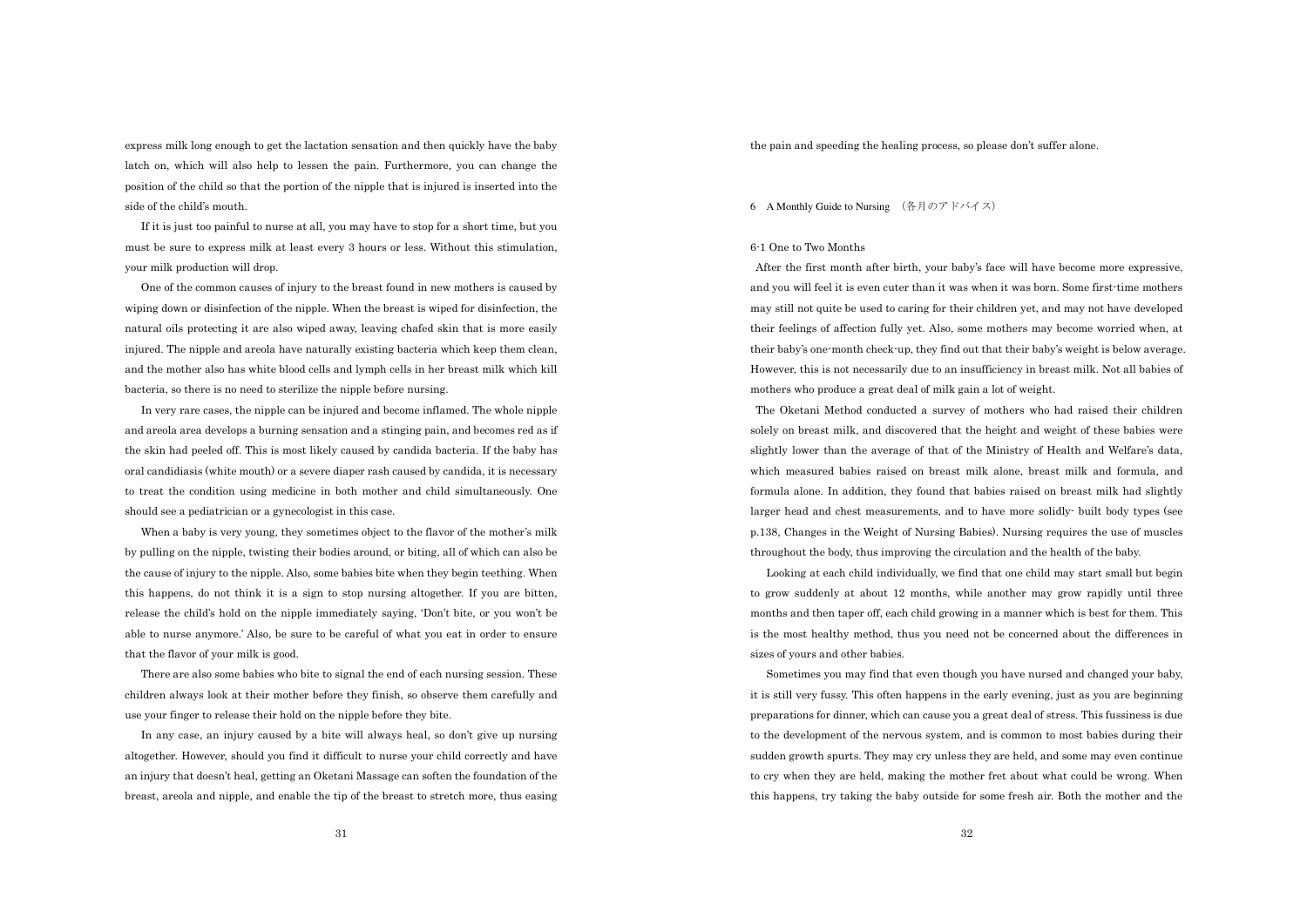baby will enjoy the change in scenery and feel more refreshed.

 There are also cases in which, even though it has nursed sufficiently, the baby will not release the nipple, sucking furiously when the mother tries to release the baby's grip, or crying when the nipple is taken away. Although it may be difficult at times, try to let the baby nurse until it is fully content. A baby feels most content when being held by its mother and nursing. There is no need to worry that it will become dependant on being held at all times. Holding and nursing your baby until it is fully content during this period is the fastest way of developing the basic relationship of trust between mother and child and encouraging the development of the baby's emotions.

# 6-2 Two – Three Months

 In the past, people called the first 100 days after birth the 'seedling period', and considered it a period in which all one's efforts must be put into the care of the newborn. "The 100-Day Cry" or " the "100-Day Holding of Happiness", the hundredth day was considered to be a turning point for the newborn. It does indeed seem that after the 100th day, the baby is able to play by itself a bit during the day, and caring for your child becomes noticeably easier. Even though it still needs to be held most of the time, the baby begins to answer the mother with gurgles of its own. Try to talk to your baby as much as possible now.

 It is about this time that the mother's lactogenic feeling and the baby's desire to nurse become synchronized, and nursing falls into a schedule of about every 2-2.5 hours. In particular, once the baby's weight exceeds about 4.8 kilograms, it begins to be able to drink more effectively, and your breasts will thus become softer. Though you may feel that your breasts should feel full for them to produce adequate amounts of milk, it is from this time on that the breasts actually change to produce only at scheduled nursing times or when the baby is actually nursing.

 There are also babies who begin to sleep long hours during the night by now. It is often said that babies that sleep well grow strong more quickly, but if one does not nurse at night for a continuous period, the mother's milk production will go down, and in some cases, menstruation may resume. If this happens, the flavor of the breast milk may become bad, and the baby may give up nursing altogether. Try to retain a regular pattern of nursing, and return to it as quickly as possible if some change in it occurs. At night, you can try to wake the baby to nurse when you get the baby up to change its diapers during the night. If even that doesn't work and the baby continues to sleep, you should pump yourself. Even a small amount of pumping is sufficient. The most important thing is to not let more than three hours pass between each nursing or expression of milk.

 At this stage, many babies will bring their hands to their mouths often. Many start by sucking their fists or knuckles, but will often change to sucking their fingers. This is a normal part of an infant's development, and is not an indication of hunger. Do not feel that you must nurse your baby every time they suck their fingers.

 As they grow, the baby's bowel movements will also change. The watery bowel movements which occurred several times a day until they were about a month old will lessen in frequency to about one or two times a day, and some babies may start to go three to four days without one, sometimes even up to a week. Mothers should also be aware of their bowel movements, and care for their bodies so that it does continue. Should your baby become constipated, one way to solve this is to breastfeed more frequently. When fed infrequently, the baby is drinking breast milk that has been sitting in the breast for long periods of time, which makes it easier for them to become constipated and have to really push to get their bowel movements out. When this happens, massaging their stomachs or giving them stimulate with cotton swab can be effective. If that doesn't work, a regular enema should be given. Eventually, as the baby learns to turn over and begins to eat solid foods, this constipation should end.

# 6-3 Three – Six Months

 As the baby's neck gets stronger and stronger and it learns to turn over, its horizons begin to expand dramatically. Once it can hold its head up, it can be carried in a carrier on the back. Try to use this and take your baby out more often.

 After about three months, your baby will become even better at nursing, and will be able to nurse large amounts of milk in a short period of time. It has also probably stopped crying and needing to nurse as frequently. You may also find that there re times when the baby won't nurse as often as other times. On one day, the baby may nurse lightly and then play cheerfully, while another day, it might nurse for over an hour at a time. In particular, some babies may want to nurse for long periods of time before bed at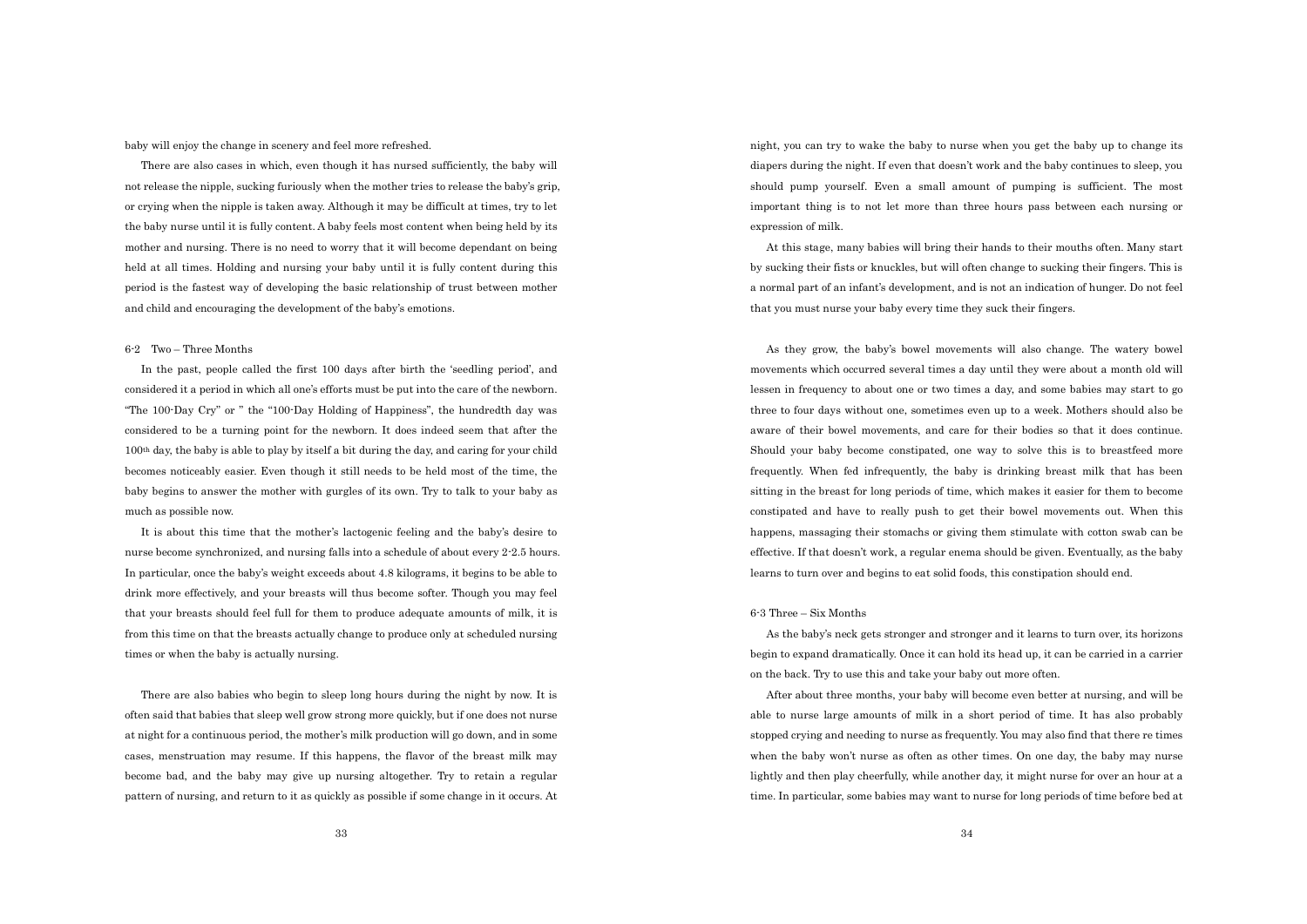night. Mothers should try to accommodate their children during this period, nursing them as long and as often as they feel the need to. There is no need to feel that you should reduce the number of times or amount of breastfeeding you have done until now because they have reached this age.

 During this period, the mother's breast will again become smaller and softer, but there is still no reduction in the amount of breast milk being produced.

 A child's development is also progressing quite rapidly during this period, but each child progresses at different speeds. The steps or levels written in child-raising books provide a certain measure, but please don't try to compare your baby to everything written in them. There is a certain order to development, and each child must progress through that order at their own pace. There is no need to make them practice things. Please just help them to progress naturally.

## 6-4 Six Months to 1 Year

 With the development of their ability to move, your baby will progress from turning over to crawling to standing and walking during this period. In addition, its face will become continually more expressive. Watching a mother and her child exchanging gazes during this period is one of the most beautiful things in the world.

 Mothers usually begin to feel the fun of child raising as well during this period. It is generally thought that all women have the 'mothering instinct', and with the onset of pregnancy and childbirth, this instinct kicks in and they are able to adjust to being a mother easily, but this is not true. Bringing up a child is also bringing up oneself, and with the nursing of your child, you will slowly become closer to feeling like a mother, as the hormones released during nursing bring you naturally into the will to care for and raise your child

 Breastfeeding is not something which one person instigates themselves. As the mother feel her milk flow and the baby stimulates the breast during nursing, the mother and child's rhythm become synchronized. They begin to feel as one, and child raising begins to become enjoyable during this period.

 It is also during this time that most babies begin to show teeth. Babies who are teething often have bad moods or a fever or other physical maladies. When nursing a baby, it is very easy to tell whether or not the `baby has a fever. The first time the child has a fever, the mother may panic. Until this time, your child has been protected by the immunities they received from the mother while in the uterus, but after about six months, this natural immunity weakens. There is still some present in breast milk, however, so you should make an effort to not allow excessive time to pass between feedings. Breast milk is especially important when the baby is sick. By breastfeeding to overcome illness, the baby slowly builds up its resistance to further disease.

 At about six months, mothers should begin feeding your baby solid foods, while still continuing to breastfeed. Some may feel they should stop breastfeeding because their child doesn't eat much, but actually the baby will not eat more if you stop, and will actually be losing all the nutrients they were getting from nursing, so please do not stop nursing your child.

 Some mothers experience problems with crying during the night, due to the baby's bad dreams or for other reasons. When this happens, you should first try nursing your child. This usually calms them down and stops their fussing. Holding your child is the best way to relax and reassure them.

## 6-5 One to Two Years

 A mother will never forget the first time her child stands and takes those first few steps with a surprised look on their face. Learning to walk is the first step towards independence. Though most other mammals are able to walk shortly after born, because human babies are not fully developed at birth, it takes roughly a year for them to take their first steps. Thus, in order for a child to become fully human, it is necessary for them to continue to receive breast milk, which serves as a sort of 'second placenta' after birth.

 The Oketani Method says that once a baby can stand on two legs and walk, it has become a human being and can thus be weaned. Roughly half of all babies can walk at 12 months, but there are variations of anywhere between 8 and 16 months. This is influenced by the child's muscle development, sense of balance and personality, among other things. One should take into account these differences and use the guideline of' walking steadily' as a guideline for weaning your child. However, regardless of walking ability, weaning before the age of 12 months is not recommended. Conversely, premature babies and nannies who have had an illness may not walk until later, and nursing is important for building their strength.

There are also some babies who, even though they are over 12 months old and eat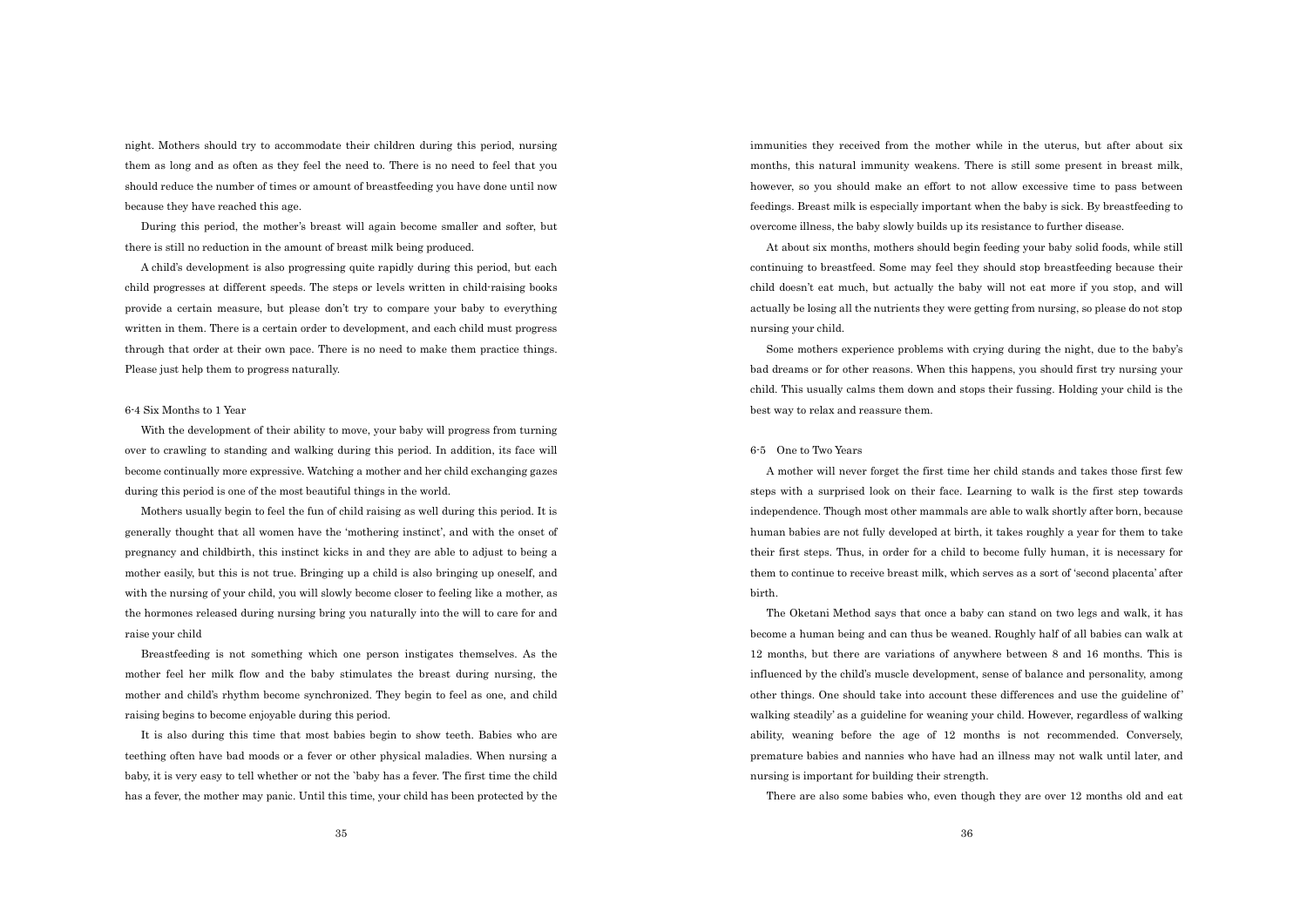solids well, continue to nurse vigorously, sometimes even nursing more than previously. Wanting to nurse often, or to touch their mother's breasts are developmental steps show that the child is close to 'graduating' from nursing. During this period, the child uses their mother as a sort of 'base camp', separating for short times to explore their world.

 In the course of a lifetime, the period during which a person nurses is very short, however, this very short one to two years holds great importance, something which breastfeeding mothers understand well.

 To all mothers who have been nursing your baby for over a year, just how many liters of breast milk might your child have drunk during this time? And how many times have you nursed them to create those strong, healthy bodies? It is certain that along with all the breast milk, a mother's love has also flowed to your child. For just a short time longer until they are ready for weaning, continue to nurse your child freely.

#### 7 For Those Who Feel They Are Not Producing Enough Milk

#### 7-1 A Seeming Lack of Breast Milk

 Many mothers ask, "Can I really raise my child on breast milk alone?", and worry that it won't be possible. Even after telling oneself that human beings are mammals and have raised their offspring on breast milk along since the beginning of their existence on earth millions of years ago, when it comes to actually nursing your own child, many can't help but worry.

 People lose confidence in breast feeding for a variety of reasons: they feel their breasts are too small, their breasts don't become engorged with milk, their breasts don't leak, their baby cries very soon after nursing as if hungry once again, their child remains latched onto the breast for long periods of time, their baby doesn't gain much weight, etc, etc. Approximately half of all mothers who come to Oketani Breastfeeding Workshops have these kinds of anxieties. While there are a few women who actually do produce an insufficient amount of breast milk, the large majority of these women have breasts which would be fully capable of producing enough milk to raise their children on. Quite often, it would simply be a matter of educating them a little more about breastfeeding, and they wouldn't have to fell anxious, mix nursing with formula, or switch to formula altogether.

 Even though they have breasts which are fully capable of producing enough milk to raise their baby on that alone, many women worry that they are not producing, and add formula to their feeding schedule, which actually results in a loss of production which they themselves have created.

 In order to distinguish this type of lack of breast milk with the actual condition of being unable to produce sufficient amounts of breast milk, we have termed this seeming lack as 'Perceived Lack of Breast Milk'. Most mothers worrying about their milk production fall into this category.

#### 7-2 Amounts of Breast Milk

 How can one measure the amount of breast milk they are producing? With a bottle, it is quite simple to see how much milk or formula has been consumed, but it is more difficult when nursing. Some babies fall asleep during nursing, or want to nurse more often after only a short period of time, making it harder to measure.

 In research done on the amount of breast milk drunk by babies raised on breast milk alone, the amount drunk at one sitting ranged from as little as 5 gram to as much as 200 gram. This is a great deal of variation in what amount of breast milk a child drinks each time it nurses. This variation is quite natural, particularly in newborns, as they do not nurse correctly every time. Those people who measure how much breast milk their child drank (by measuring the difference in the baby's weight both before and after nursing), often continue to do so at home to prevent becoming anxious or worried. Although the amount of breast milk a baby drinks may vary, the total amount of breast milk consumed per day is fairly consistent, thus one should not supplement each nursing with formula, or the child will not nurse sufficiently at later sittings, thus leading to an overall lack of milk production later and require further additions of formula, thus continuing the vicious cycle. Weighing your baby after each nursing simply adds to a mother's worries, and causes her to feel stress, which in turn suppresses hormones which promote milk production. Remember, no other animal weighs their child after nursing!

 There are also some women who say, 'I tried expressing my milk every 30 minutes, but was only able to get a very small amount, so I must not be producing enough milk," but this is another misconception, as the amount of milk that can be expressed by hand is different than that which is drawn out by a nursing baby. Because breast milk is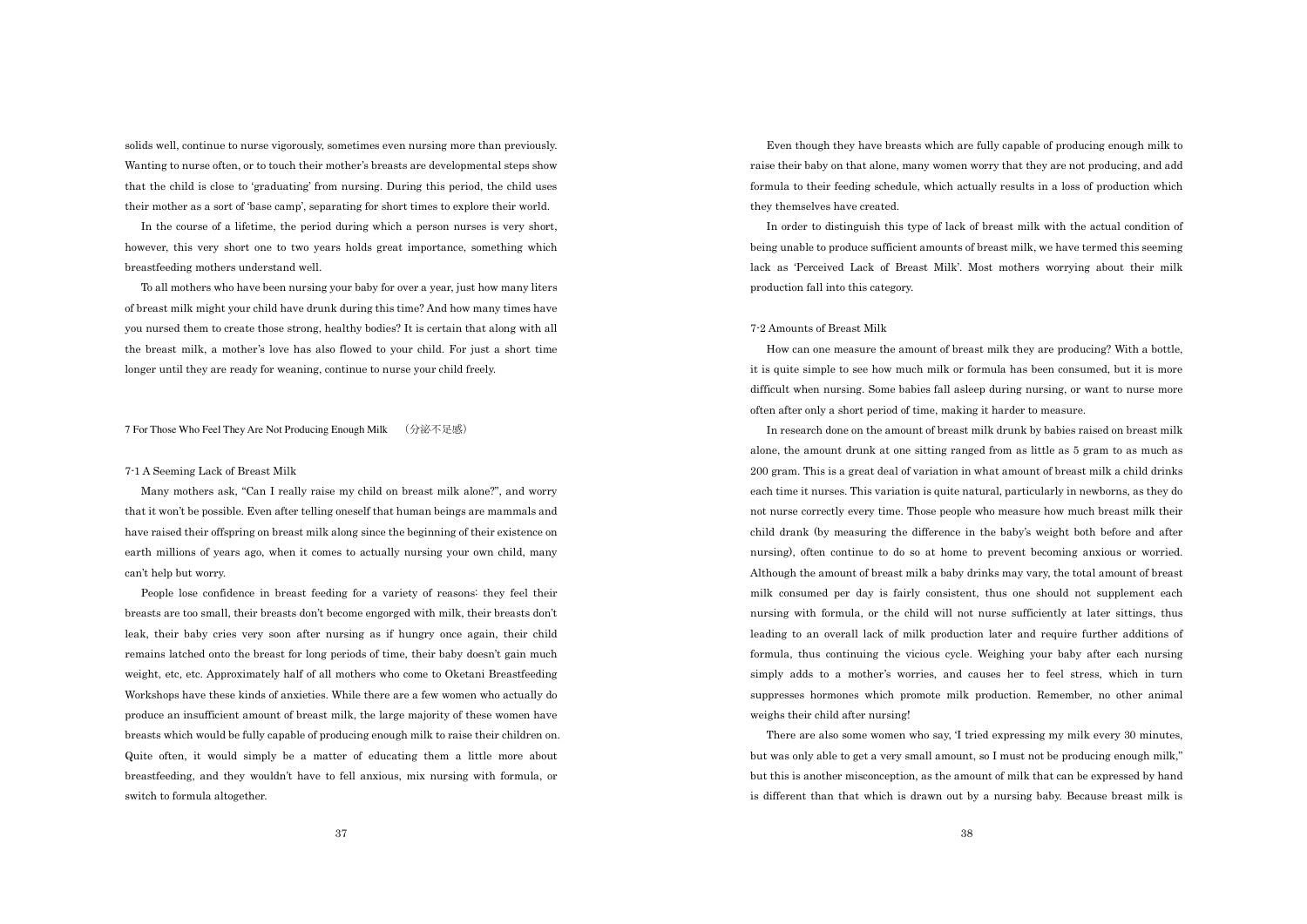actually produced when a child nurses, even a person who is extremely skillful finds it difficult to express an equal amount of milk as when an infant nurses. In addition, because breast milk is digested more easily than formula, a small amount is sufficient. So, just how can you check to see whether your child is getting a sufficient amount of breast milk?

## 7-3 Evidence Indication You are Producing Sufficient Breast Milk

 The best ways to be sure your child is getting a sufficient amount of breast milk are to study the child's appearance and observe how it is nursing. Check to see that the baby is overall in a good mood, with healthy skin color, moving its arm and legs frequently and cries vigorously, and that it is nursing at least 8 times a day. Also if a baby is not nursing properly, it may not be receiving enough breast milk, so refer to "Correct Holding and Nursing Positions" (p. 58) to be sure that it is nursing correctly.

 The next indication is the amount of urine the baby produces. While the amount of urine excreted does not equal the amount of breast milk consumed, one can get a feel for the amount of breast milk being consumed this way. If the baby is fully wetting 6 or more diapers a day, it is getting enough breast milk. Also, for the first month, the baby should have between 2 and 5 bowel movements a day of watery, yellowish stools, after which it should start to come out less frequently and in more quantity.

 Another indication is the baby's weight. At the one month checkup, mothers whose babies weight had not increased by a kilogram, or 30 grams a day, are often told that their child's weight gain is insufficient, but according to world averages released by the World Health Organization, babies raised on only breast milk usually gain only 500 grams or so in the first month.

 To say that a baby's lack of weight gain is due to an insufficient amount of breast milk is untrue. There are many babies who are small regardless of the amount of breast milk they consume. The most important thing is for each child to grow at a rate which suits him or her. Besides weight, it is equally important to track the changes in body length and head circumference as well. If a child's body length is rapidly increasing, the child weight may not increase notably, but if both body length and head circumference are increasing regularly, there is no cause for concern.

In what ways can the mother's breasts signify a sufficiency of breast milk, or lack thereof? For example, most people feel that if their breasts become engorged with breast milk, they are probably producing a sufficient amount. However, by waiting until they become engorged before nursing every time, the mother's body interprets this as, 'There is probably enough breast milk, so there is no need to produce any more,' and will cease to produce hormones. Or, if you continually miss or are unable to nurse during the night, the milk remaining in the breast will put weight on the 'foundation' of the breast and make it more difficult for the breast to pump the breast milk out. Particularly at about 2 and a half months, many mothers stop becoming engorged and they begin to worry that their production has gone down, but this is a misconception. Mothers who nurse frequently have very soft breasts, but they are actually producing sufficient amounts of breast milk. The best breast milk is not that which is stored up, but that which is produced as a child nurses, so rather than storing up one's milk, it is better to have breasts which can produce fresh milk each time you nurse.

 In particular, women with small breasts cannot store large amounts of breast milk in their breasts, so they are always producing milk as they nurse. In this way, they are providing their children with fresh breast milk, and as the children nurse frequently, they become able to produce even more milk. In Japan, small breasts have long been considered to be optimal for the production of milk, so even those women with small breasts should approach nursing with confidence.

 Just after childbirth, a woman's breasts become engorged and enlarge easily, but after about two months, they usually cease to do so. It is at this point that the breasts begin to produce milk due to the stimulation of the baby's mouth latching onto the nipple. Thus, the mother's breasts become soft and supple, and though smaller, are still able to produce the same amount of breast milk as always. Even if your breasts do not become engorged, if you feel a sort of Morse code-like series of twinges or pangs in the breast opposite that which the baby is latched onto, you can be sure that you are producing breast milk.

 Also, pay attention to the sounds of your baby nursing. If you can hear it gulping or swallowing quickly, you will know that it is nursing sufficiently.

## 7-4 How to Produce Large Quantities of Delicious Breast Milk

 In order to prevent a lack of breast milk and enable yourself to raise your children on breast milk alone, please be careful about the following things;

1) Nurse your child frequently (at least 8 or more times a day). The number of times a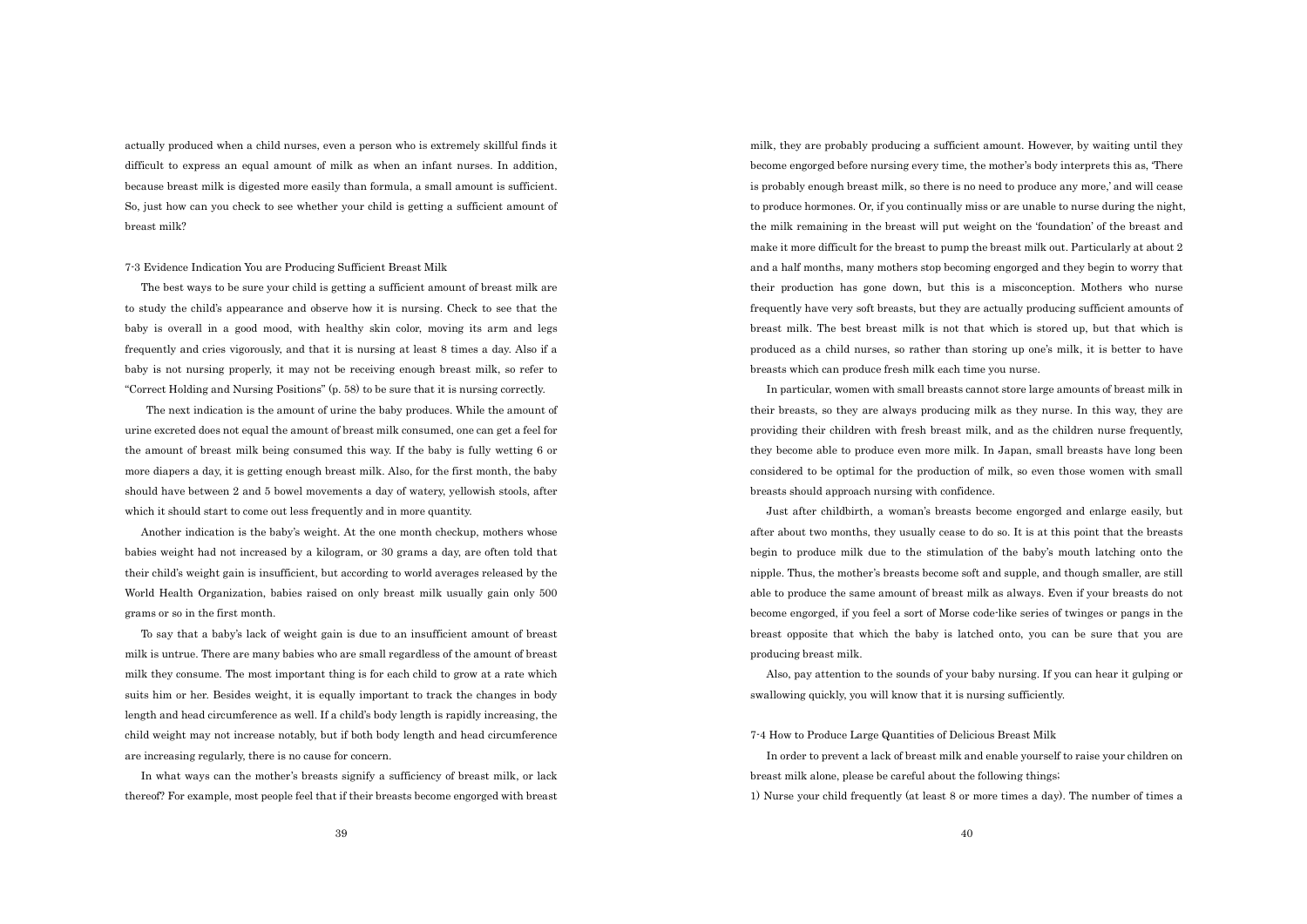child is nursed and the manner in which it nurses are the two factors which most effect breast milk production. Because the breasts produce milk due to the stimulation provided by the baby's nursing, having the baby nurse correctly and often is the best way to ensure an increase in milk production. If you are using a pacifier, the amount of time the baby uses it is just that much time that it could be nursing instead, so you should stop using it.

2) A baby wants to nurse even at night. In addition, the hormone which promotes the production of breast milk is secreted in greater amounts at night, so you should definitely nurse your child then.

3) If there is some reason shy you must feed your child formula right now, be careful not to feed it too much. If a child sleeps too long and there is too much time between nursing, a mother's milk production will go down. Be sure to use only the amount of formula that will enable you to nurse your child every two and a half hours or less.

4) Do not worry about time when you nurse. There is no rule that you must be finished within a certain number of minutes. Both the flavor and the nutritional content of the milk change dramatically between the beginning and the end of one nursing, so it is important to give your child enough time to enjoy all the flavors and receive all the nutritional benefits of breast milk.

5) A mother's nutrition and rest are also very important. Be sure to eat nutritious meals at regular intervals, take care of one's overall health, and be sure to get enough rest and sleep.

6) Nurse your child in a relaxed atmosphere. If a mother is feeling frustrated, her whole body will become tense, and her blood circulation will worsen. This feeling of frustration will then be transmitted to the baby. The best thing to do is to relax and enjoy watching your child's development at each nursing.

7) Having the support of one's family is extremely important. A new mother is putting every effort into raising her child on breast milk alone, and having someone ask, "Don't you think it hasn't nursed enough?" or "Let me feed it some formula for you", even said with good intentions, can cause the mother great stress. Please be cooperative with the new mother, and put her feelings first.

8) Get enough exercise. With the convenience of modern day living, it is becoming more and more difficult to get enough exercise. It is recommended that you do some light calisthenics and do enough walking to refresh you every day.

9) Get Oketani Breast Massages. They not only help to increase milk production and prevent mastitis, but also improve the mother's blood circulation in the whole body, thus helping her to stay in good health.

#### 7-5 For Those With a True Lack of Breast Milk

 If one follows all the above guidelines, is it still possible to have a slight, or even total lack of breast milk?

 At the 'Baby Friendly Hospitals' designated be WHO and UNICEF, nearly 100% of all new mothers are able to nurse their children at the time of release from the hospital. Thus, it would seem that nearly all women are capable of raising their children on breast milk alone.

 However, there are differences in the amount of breast milk each is able to produce. Also, there are some children who suck strongly and others who can only suck weakly, so depending on the combination of mother and baby, there are some women who must nurse up to twice as often as normal. Should you find that your child has not started gaining 125 grams a week or 500 grams a month by the third month, or that its weight is not increasing even after increasing the number of times you nurse, and it is constantly sleeping and nursing less often or in lesser amounts, it is not active or it has little urine and few bowel movements, there may be something wrong with the child, and it should be see by a pediatrician.

 On the mother's side, women who were heavy smokers, used oral contraceptives, of have problems with their thyroids often have problems with their milk production. In addition, mothers who have lost a life-threatening amount of blood during childbirth and have received blood transfusions often can produce only small amounts of breast milk until their overall condition improves, but if a mother only has a slight anemia, there is generally no difference in the amount of the content of breast milk compared to other women.

 There are some cases however, in which the placenta has not been fully flushed from the body and some remains in the uterus, which has led to a lowered breast production.

 In addition, some mothers who have had plastic surgery on their breasts may have done damage to the nerves or mammary ducts. In some cases, no matter how hard the baby suckles on the breast, the signal is not transferred and the breast milk is not produced. However, it is impossible to tell whether or not this damage has occurred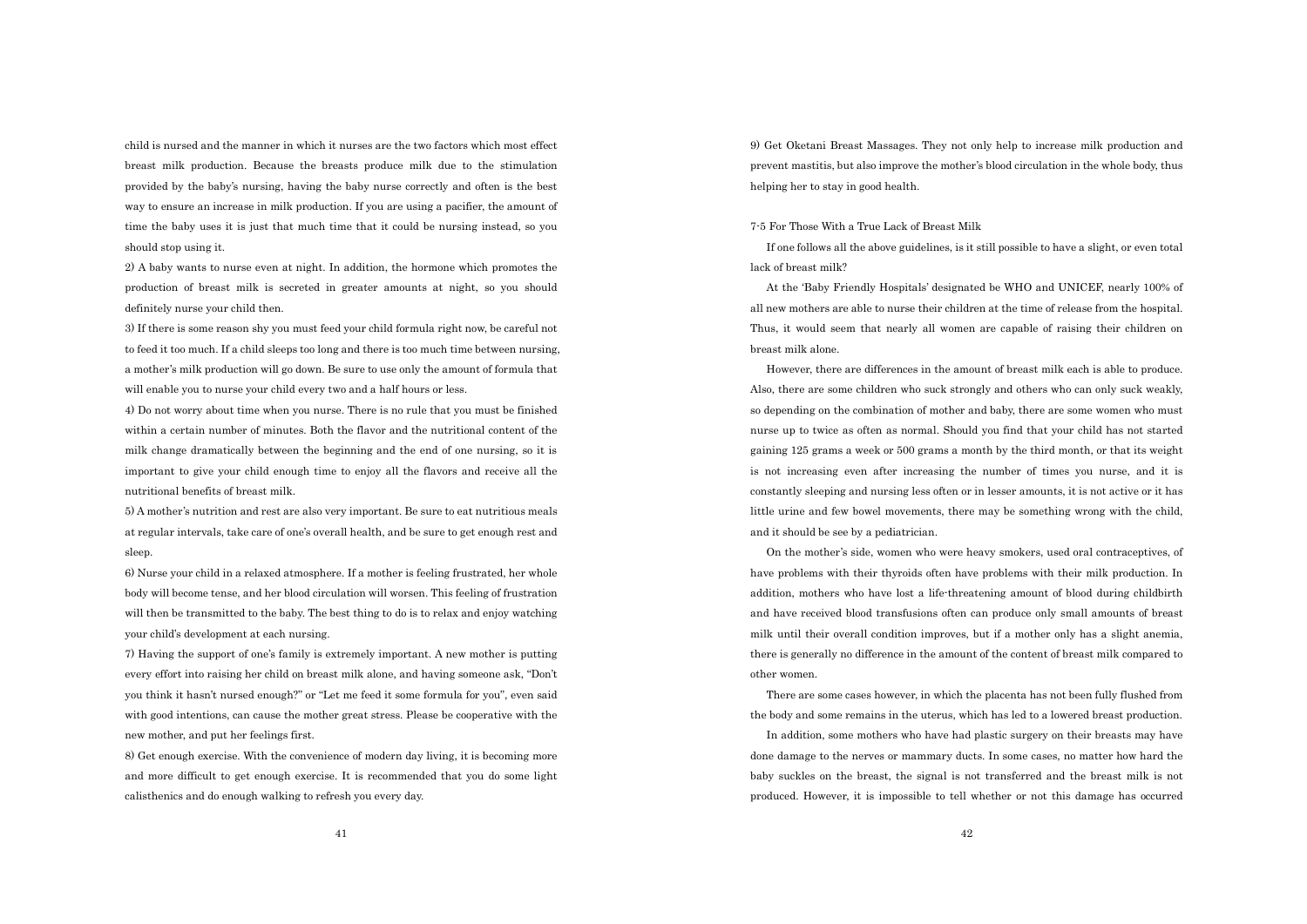until one nurses one's child, so you should try nursing as much as possible in the beginning.

 What about the case in which a mother has a special disease or condition? There are some cases in which a mother is on medication, or the sickness itself causes the breast milk to be released more slowly, but nearly all mothers can still nurse their babies. Please discuss these issues with your physician. There are even many women who have had mastectomies that have raised their children on breast milk.

#### 7-6 Returning to Nursing

 For those of you who want to nurse your children but have found yourself giving them mostly formula, or mixing nursing with giving formula more often than you intended and want to return to nursing, don't give up. Try to get back to nursing again. For those mothers whose babies are able to latch onto their breasts, it is simply a matter of nursing them frequently. By doing this, you will begin to produce more and more delicious breast milk, and your baby will begin to prefer this over formula. If you still must feed them formula, be sure to nurse them first, and only give them a small amount of formula that they will be able to nurse again in two and a half hours or less. Be sure to nurse your child at least 8 to 10 times a day. Once you are able to nurse your child a sufficient amount, slowly reduce the amount and number of times you give it formula, keeping track of the amount of urine excreted all the while.

 For mothers whose babies who have become too accustomed to the bottle and are no longer able to latch onto the nipple, it is important to both express milk and have the baby practice latching on and nursing at least 8 times a day in order to keep up the production of fresh breast milk. At the same time, mothers should have these babies practice drinking formula from a cup rather than the bottle to which they have become too accustomed in order to get them to change their way of latching on. Once they have accomplished this, you can gradually reduce the amount of formula the baby drinks and nurse more frequently.

 During this time, going to Oketani Workshops can be very beneficial, not only because you can receive expert advice, but also because there are many other mothers who have experienced similar problems and can help you work through them.

7-7 For Babies with 'Tongue-Tied Syndrome'

 One cause of a mother's lack of breast milk production is the inability of the child to latch on correctly. Should you have chapped or cracked nipples that don't heal, if you have continual recurrences of mastitis or the baby never seems to gain any weight no matter how often you nurse, look carefully inside the mouth. You will notice that there is a tendon or flap of skin which connects the underside of the tongue to the lower jaw. This is called the 'lingual frenulum'.

 If the baby's tongue protrudes beyond the lower lips, they are capable of nursing correctly. But if their tongue is held back into a heart-like shape or cannot protrude beyond the gums, the baby often cannot nurse correctly. This condition is called 'tongue-tied syndrome'. In this case the lingual frenulum connects the tongue all the way to the tip, or it is too short and the tongue cannot reach out to wrap around the nipple well enough to nurse.

 Nearly all cases of 'Tongue-Tied Syndrome' clear up as the child grows. Receiving Oketani Style massages, and following the directions in "Correct Ways to Hold and Nurse Your Child" (p.??) are also helpful. Should neither of these prove helpful and it seems too difficult to nurse your child, seek the professional help of an otologist, an oral surgeon or a pediatrician.

### 8 When to Wean(断乳のころ)

 Since birth, your baby has enjoyed spending time close to it's mother, being held in your arms and nursing frequently. During this time, the baby has grown larger and developed a sense of complete trust and a feeling of safety in its mother, who takes care of all its needs and wants. In addition, while receiving love from its mother through her touch and voice, it has learned the basic human traits of loving and trusting others and has begun controlling its movements. The relationship of trust between a mother and her child becomes the basis for the child's ability to trust others and its ability to feel close to others

 One mother said the following about deciding to wean her child, 'I absolutely loved nursing my child. I felt true happiness when I nursed. But at about 18 months, my child was able to speak quite well and suddenly became much stronger and more independent. I felt like it might be time to wean it, but I didn't do it at that time. When my baby fell or something happened to upset it or it felt cranky, it would try to tell me